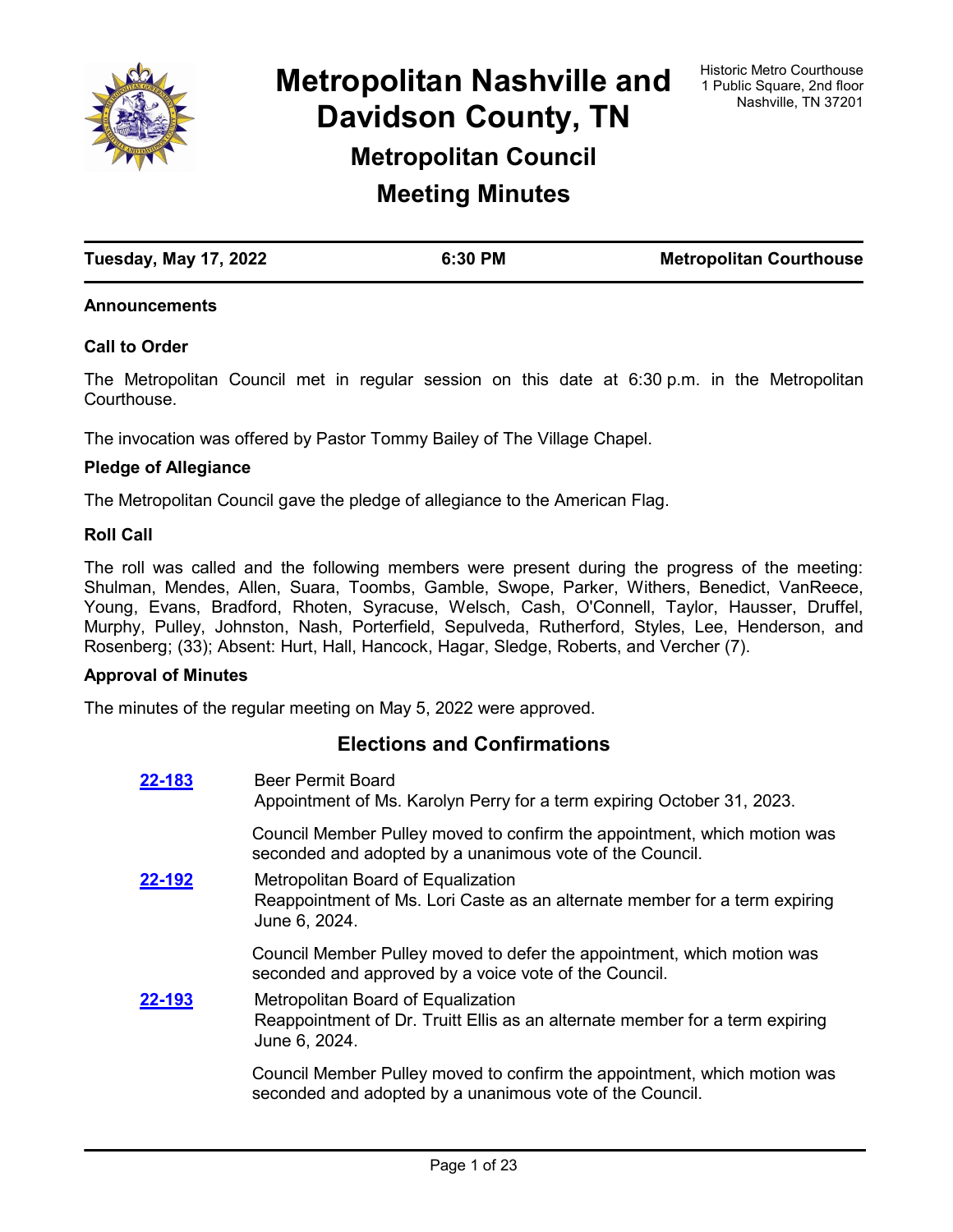| <b>Metropolitan Council</b> | <b>Meeting Minutes</b>                                                                                                                                                                                                                                                 | May 17, 2022 |
|-----------------------------|------------------------------------------------------------------------------------------------------------------------------------------------------------------------------------------------------------------------------------------------------------------------|--------------|
| 22-194                      | Metropolitan Board of Equalization<br>Reappointment of Ms. Sharon Emerson as an alternate member for a term<br>expiring June 6, 2024.                                                                                                                                  |              |
|                             | Council Member Pulley moved to confirm the appointment, which motion was<br>seconded and adopted by a unanimous vote of the Council.                                                                                                                                   |              |
| <u>22-195</u>               | Metropolitan Board of Equalization<br>Reappointment of Mr. Roger Farmer as an alternate member for a term expiring<br>June 6, 2024.                                                                                                                                    |              |
|                             | Council Member Pulley moved to suspend the rules of procedure to allow<br>consideration of the appointment. Without objection, Council Member Pulley<br>moved to confirm the appointment, which motion was seconded and adopted by<br>a unanimous vote of the Council. |              |
| <u>22-196</u>               | Metropolitan Board of Equalization<br>Reappointment of Mr. Charles Hankla as an alternate member for a term<br>expiring June 6, 2024.                                                                                                                                  |              |
|                             | Council Member Pulley moved to confirm the appointment, which motion was<br>seconded and adopted by a unanimous vote of the Council.                                                                                                                                   |              |
| 22-197                      | Metropolitan Board of Equalization<br>Reappointment of Ms. Melba Jackson as an alternate member for a term<br>expiring June 6, 2024.                                                                                                                                   |              |
|                             | Council Member Pulley moved to confirm the appointment, which motion was<br>seconded and adopted by a unanimous vote of the Council.                                                                                                                                   |              |
| 22-198                      | Metropolitan Board of Equalization<br>Reappointment of Mr. Trey Lewis as an alternate member for a term expiring<br>June 6, 2024.                                                                                                                                      |              |
|                             | Council Member Pulley moved to confirm the appointment, which motion was<br>seconded and adopted by a unanimous vote of the Council.                                                                                                                                   |              |
| 22-199                      | Metropolitan Board of Equalization<br>Reappointment of Ms. Sharilyn Pettus as an alternate member for a term<br>expiring June 6, 2024.                                                                                                                                 |              |
|                             | Council Member Pulley moved to defer the appointment, which motion was<br>seconded and approved by a voice vote of the Council.                                                                                                                                        |              |
| <u>22-200</u>               | Metropolitan Board of Equalization<br>Reappointment of Mr. Carnell Scruggs as an alternate member for a term<br>expiring June 6, 2024.                                                                                                                                 |              |
|                             | Council Member Pulley moved to confirm the appointment, which motion was<br>seconded and adopted by a unanimous vote of the Council.                                                                                                                                   |              |
| <u>22-189</u>               | <b>Planning Commission</b><br>Reappointment of Mr. Greg Adkins for a term expiring March 31, 2026.                                                                                                                                                                     |              |
|                             | Council Member Pulley moved to confirm the appointment, which motion was<br>seconded and adopted by a unanimous vote of the Council.                                                                                                                                   |              |
|                             |                                                                                                                                                                                                                                                                        |              |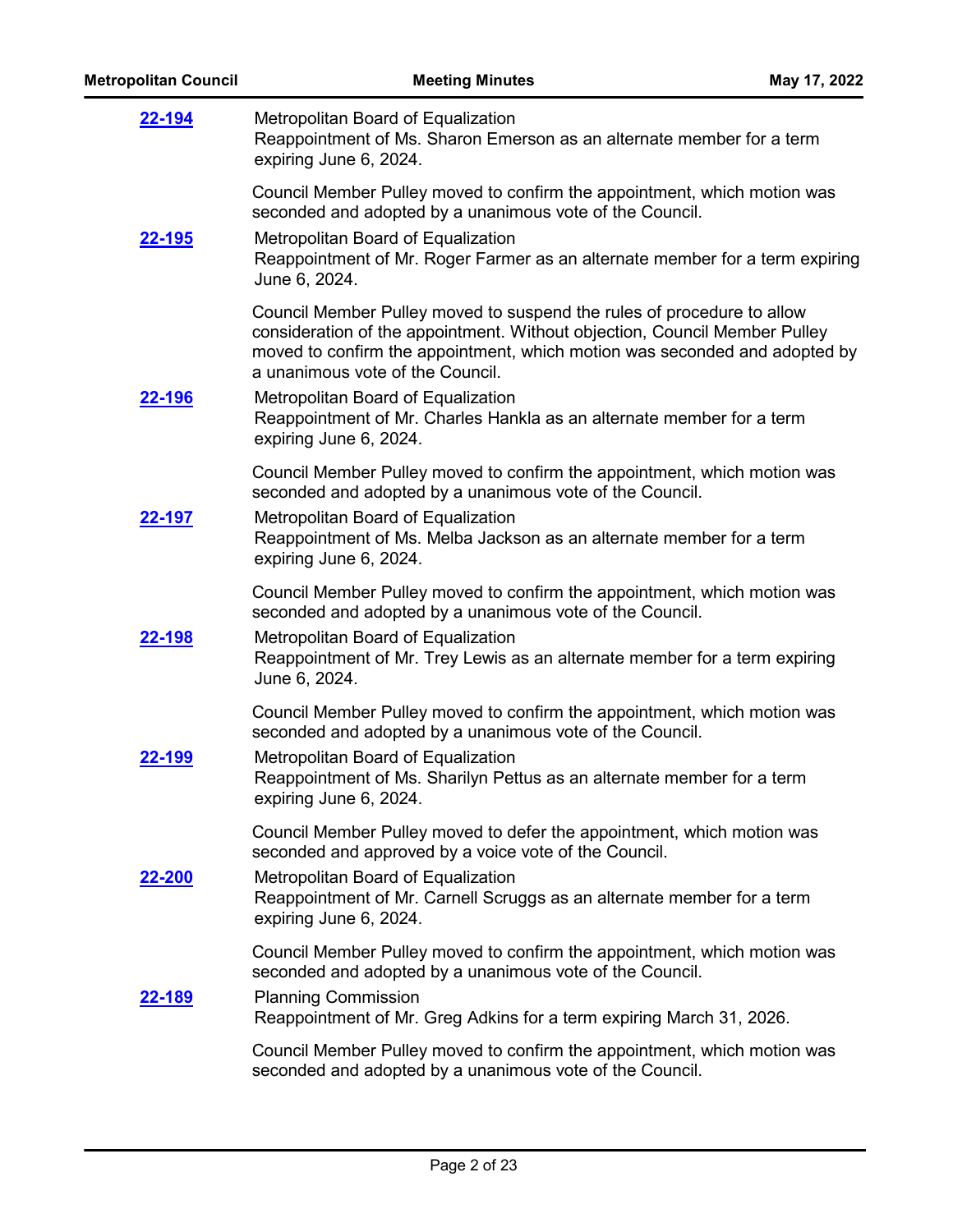| <b>Metropolitan Council</b> | <b>Meeting Minutes</b>                                                                                                                                                                                                                                                 | May 17, 2022 |
|-----------------------------|------------------------------------------------------------------------------------------------------------------------------------------------------------------------------------------------------------------------------------------------------------------------|--------------|
| 22-190                      | <b>Planning Commission</b><br>Appointment of Mr. Stewart Clifton for a term expiring March 31, 2025.                                                                                                                                                                   |              |
|                             | Council Member Pulley moved to confirm the appointment, which motion was<br>seconded and adopted by a unanimous vote of the Council.                                                                                                                                   |              |
| 22-191                      | <b>Planning Commission</b><br>Reappointment of Ms. Jessica Farr for a term expiring March 31, 2026.                                                                                                                                                                    |              |
|                             | Council Member Pulley moved to suspend the rules of procedure to allow<br>consideration of the appointment. Without objection, Council Member Pulley<br>moved to confirm the appointment, which motion was seconded and adopted by<br>a unanimous vote of the Council. |              |
|                             | <b>Public Comment Period</b>                                                                                                                                                                                                                                           |              |

This time is dedicated to allow members of the public who have registered in advance to speak upon matters related to the Metropolitan Nashville and Davidson County community. Members of the public who registered in advance spoke upon matters of interest.

# **Resolutions on Public Hearing**

**[RS2022-1517](http://nashville.legistar.com/gateway.aspx?m=l&id=/matter.aspx?key=14454)** A resolution exempting 802 Vibe Place, from the minimum distance requirements for obtaining a Short Term Rental Property - Not Owner-Occupied permit pursuant to Section 17.16.070.U of the Metropolitan Code.

> Council Member Parker requested a hearing from the public on this resolution which had been previously advertised. The President asked if anyone desired to be heard for or against the resolution and no one came forward to be heard. The President declared the public hearing closed. Council Member Parker moved to adopt the resolution, which motion was seconded and approved by the following vote: Yes (27): Mendes, Allen, Suara, Toombs, Gamble, Parker, Withers, Benedict, VanReece, Evans, Bradford, Rhoten, Syracuse, Welsch, Cash, O'Connell, Taylor, Druffel, Pulley, Johnston, Nash, Porterfield, Sepulveda, Rutherford, Styles, Lee, and Henderson; No (0); Abstain (0).

**[RS2022-1518](http://nashville.legistar.com/gateway.aspx?m=l&id=/matter.aspx?key=14455)** A resolution exempting 845 Vibe Place, from the minimum distance requirements for obtaining a Short Term Rental Property - Not Owner-Occupied permit pursuant to Section 17.16.070.U of the Metropolitan Code.

> Council Member Parker requested a hearing from the public on this resolution which had been previously advertised. The President asked if anyone desired to be heard for or against the resolution and no one came forward to be heard. The President declared the public hearing closed. Council Member Parker moved to adopt the resolution, which motion was seconded and approved by the following vote: Yes (27): Mendes, Allen, Suara, Toombs, Gamble, Parker, Withers, Benedict, VanReece, Evans, Bradford, Rhoten, Syracuse, Welsch, Cash, O'Connell, Taylor, Druffel, Pulley, Johnston, Nash, Porterfield, Sepulveda, Rutherford, Styles, Lee, and Henderson; No (0); Abstain (0).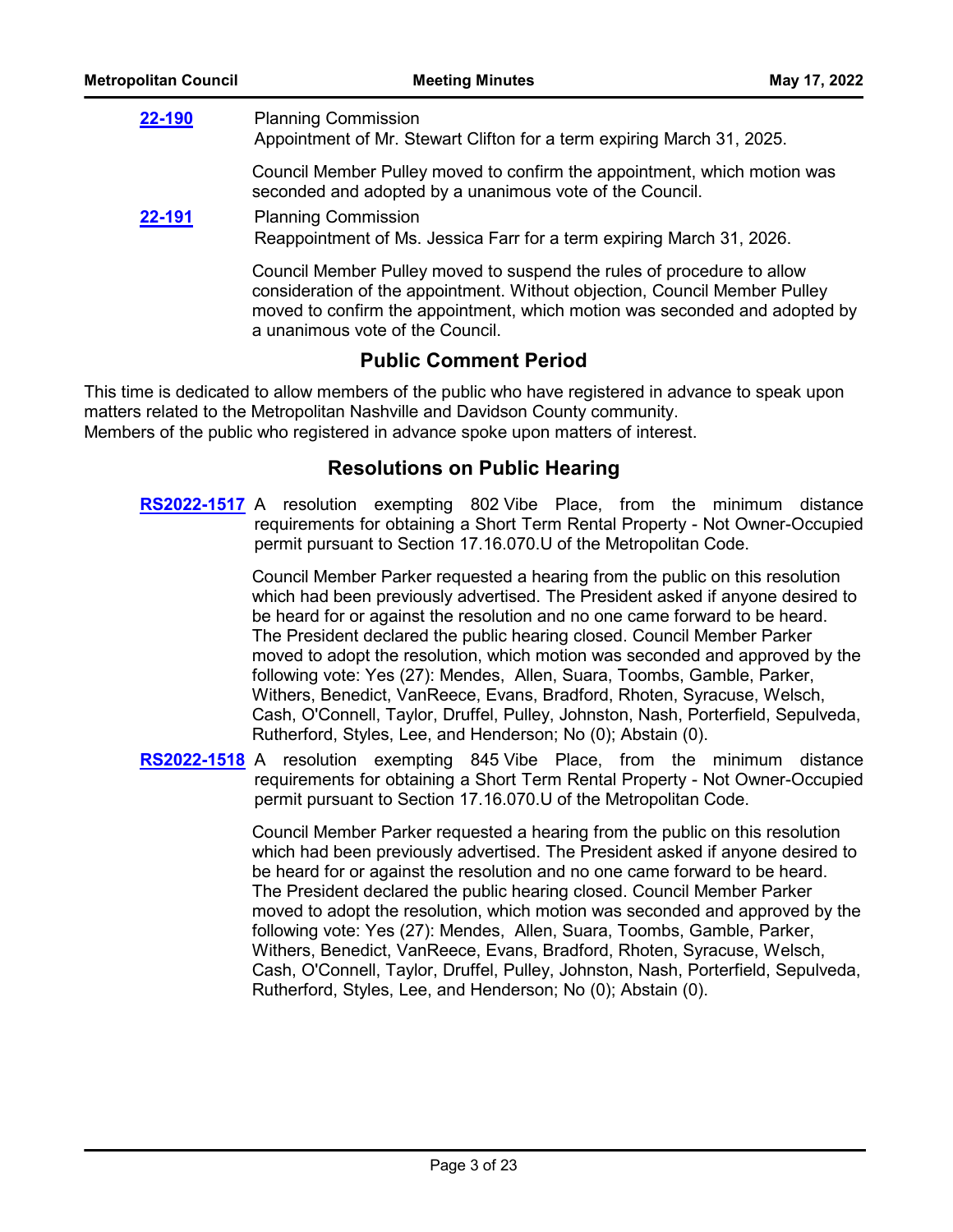## **Resolutions Adopted on Consent**

- **[RS2022-1519](http://nashville.legistar.com/gateway.aspx?m=l&id=/matter.aspx?key=14451)** A resolution accepting a memorandum of understanding between CAPA Strategies, LLC in conjunction with The National Oceanic and Atmospheric Administration (NOAA) and the Metropolitan Government, acting by and through the Mayor's Office, to participate in a technical assistance opportunity to receive Urban Heat Island Mapping for an area of 100 square miles within the city of Nashville identifying those areas that suffer from more intense heat due to the built environment.
- **[RS2022-1520](http://nashville.legistar.com/gateway.aspx?m=l&id=/matter.aspx?key=14479)** A resolution authorizing the Metropolitan Mayor to submit the Nashville-Davidson HOME Investment Partnerships -American Rescue Plan (HOME ARP) Action Plan as Substantial Amendment 1 to the 2021-2022 Annual Update for Program Year Four to the 2018-2023 Consolidated Plan for Housing and Community Development to the U.S. Department of Housing and Urban Development (HUD).
- **[RS2022-1521](http://nashville.legistar.com/gateway.aspx?m=l&id=/matter.aspx?key=14440)** A resolution approving amendment one to a contract between The Metropolitan Government of Nashville and Davidson County and Pictometry International Corp. to provide digital orthophoto and oblique images, maintenance, and other related services for the Metropolitan Government of Nashville and Davidson County.
- [RS2022-1522](http://nashville.legistar.com/gateway.aspx?m=l&id=/matter.aspx?key=14450) A resolution accepting a grant from the Tennessee Department of Mental Health and Substance Abuse Services to the Metropolitan Government, acting by and through the Davidson County General Sessions Court, for the provision of the Tennessee Certified Recovery Court Program.
- [RS2022-1523](http://nashville.legistar.com/gateway.aspx?m=l&id=/matter.aspx?key=14443) A resolution accepting a grant from the Tennessee Department of Human Services, to the Metropolitan Government, acting by and through the Davidson County Juvenile Court, to establish and enforce federal and state mandated child support program guidelines for children born out of wedlock.
- [RS2022-1524](http://nashville.legistar.com/gateway.aspx?m=l&id=/matter.aspx?key=14453) A resolution approving amendment one to a Parental Assistance Court grant from the Tennessee Department of Human Services to the Metropolitan Government, acting by and through the Davidson County Juvenile Court, to provide opportunities for and meet the needs of eligible low-income families who have a court ordered child support obligation and to increase program participant parenting time with their children.
- [RS2022-1525](http://nashville.legistar.com/gateway.aspx?m=l&id=/matter.aspx?key=14444) A resolution accepting a grant from the State of Tennessee, Department of Correction, to the Metropolitan Government, acting by and through the State Trial Courts, for the expenses of housing and treating non-violent felony offenders with co-occurring addiction and mental health disorders.
- **[RS2022-1526](http://nashville.legistar.com/gateway.aspx?m=l&id=/matter.aspx?key=14462)** A resolution approving a contract by and between The Metropolitan Government of Nashville and Davidson County and Ryder Integrated Logistics, Inc. for the provision of refrigerated trucks and trailers for Metro Action Commission summer food services program.
- [RS2022-1527](http://nashville.legistar.com/gateway.aspx?m=l&id=/matter.aspx?key=14468) A resolution authorizing the Metropolitan Department of Law to compromise and settle the property damage claim of Hext Quality Meat, Inc. against the Metropolitan Government of Nashville and Davidson County in the amount of \$28,554.28, with said amount to be paid out of the Self-Insured Liability Fund.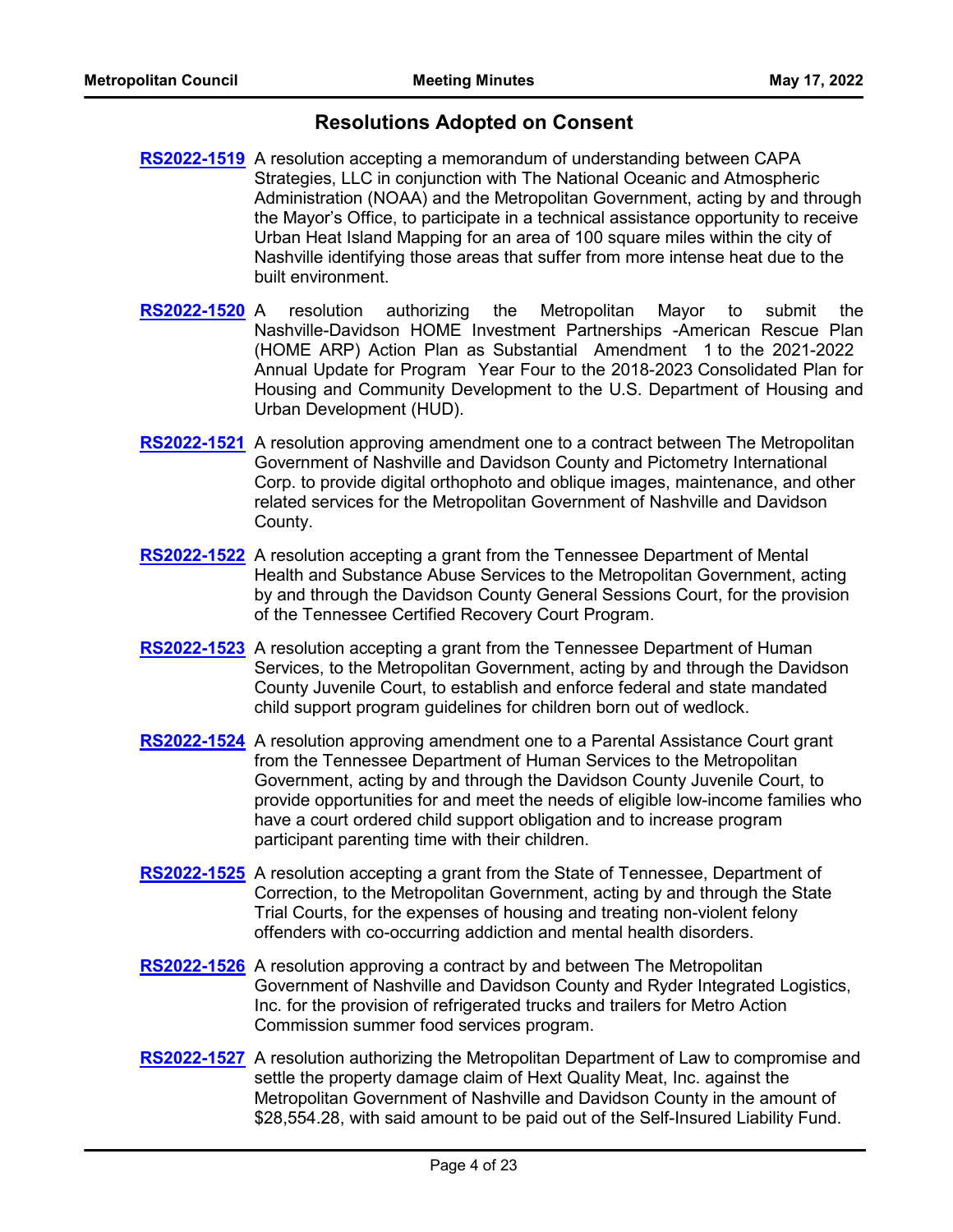| <b>RS2022-1528</b> A resolution approving an amendment to a purchase and sale agreement<br>between the Metropolitan Government and Piedmont Natural Gas Company,<br>Inc., for a parcel of property and improvements located at 800 Second Avenue<br>North.                                                                                           |
|------------------------------------------------------------------------------------------------------------------------------------------------------------------------------------------------------------------------------------------------------------------------------------------------------------------------------------------------------|
| RS2022-1529 A resolution accepting a grant from the National Association of County and City<br>Health Officials (NACCHO) to the Metropolitan Government, acting by and<br>through the Metropolitan Board of Health, to partner with agencies and<br>implement activities that address the community's challenges related to drug<br>overdose deaths. |
| <b>RS2022-1530</b> A resolution approving amendment two to a grant from the U.S. Environmental                                                                                                                                                                                                                                                       |

- Protection Agency to the Metropolitan Government, acting by and through the Metropolitan Board of Health, for the ongoing collection of data on ambient air concentrations for fine particulate matter in Nashville, Tennessee.
- [RS2022-1531](http://nashville.legistar.com/gateway.aspx?m=l&id=/matter.aspx?key=14447) A resolution approving amendment three to a grant from the Tennessee Department of Health to the Metropolitan Government, acting by and through the Metropolitan Board of Health, to add additional Epidemiology & Laboratory Capacity (ELC) enhanced detection for COVID response.
- [RS2022-1532](http://nashville.legistar.com/gateway.aspx?m=l&id=/matter.aspx?key=14449) A resolution approving amendment seven to a grant from the Tennessee Department of Health to the Metropolitan Government, acting by and through the Metropolitan Board of Health, to improve the health of those residing in or visiting Davidson County through targeted strategies to prevent and control the use of tobacco products.
- [RS2022-1533](http://nashville.legistar.com/gateway.aspx?m=l&id=/matter.aspx?key=14457) A resolution accepting a donation of Ballistic Vests for Police Canines from Spikes Canine Fund for the Metropolitan Nashville Police Department ("MNPD") to protect police canines from assaults.
- [RS2022-1534](http://nashville.legistar.com/gateway.aspx?m=l&id=/matter.aspx?key=14456) A resolution approving an intergovernmental agreement by and between The Metropolitan Government of Nashville and Davidson County, acting by and through the Metropolitan Nashville Police Department (hereinafter "MNPD"), and the U.S. Army Corps of Engineers for extra-duty police services.
- **[RS2022-1535](http://nashville.legistar.com/gateway.aspx?m=l&id=/matter.aspx?key=14463)** A resolution to approve the First Amendment to a contract between the Metropolitan Government of Nashville and Davidson County and Foray Technologies, LLC to provide software services for the secure transfer of crime scene photos for the Metropolitan Nashville Police Department.
- **[RS2022-1536](http://nashville.legistar.com/gateway.aspx?m=l&id=/matter.aspx?key=14452)** A resolution approving an application for a bicycle and pedestrian safety grant from the Tennessee Highway Safety Office to the Metropolitan Government, acting by and through the Nashville Department of Transportation & Multimodal Infrastructure (NDOT), to educate the public on pedestrian and bicycle safety awareness.
- [RS2022-1537](http://nashville.legistar.com/gateway.aspx?m=l&id=/matter.aspx?key=14466) A resolution authorizing TN Printers Hotel Owner, LLC to construct and install an aerial encroachment at 315 Union Street. (Proposal No.2022M-007EN-001).
- [RS2022-1538](http://nashville.legistar.com/gateway.aspx?m=l&id=/matter.aspx?key=14467) A resolution authorizing the Metropolitan Department of Law to compromise and settle the personal injury claim of Amarantha Martin against the Metropolitan Government of Nashville and Davidson County in the amount of \$16,000.00, with said amount to be paid out of the Self-Insured Liability Fund.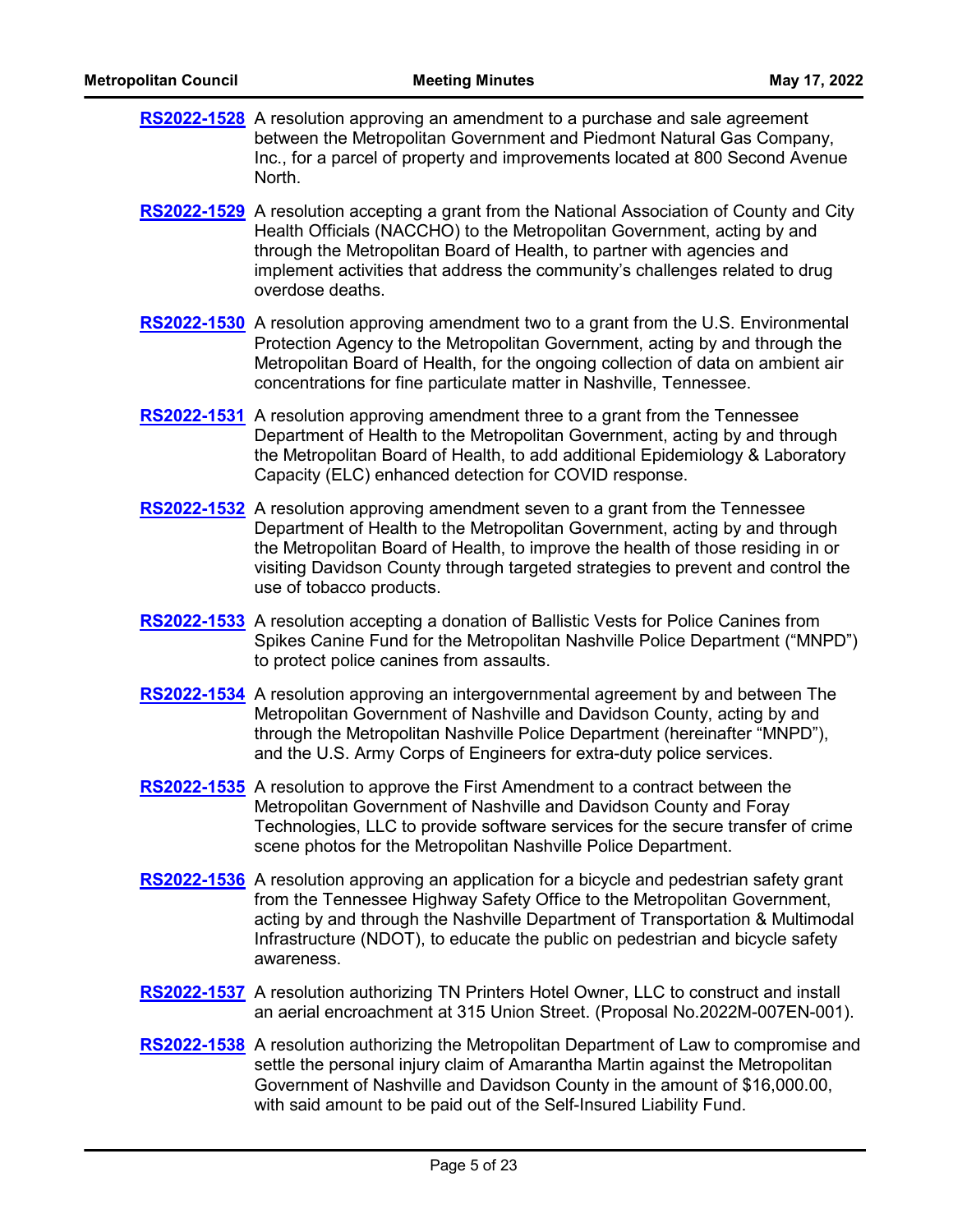- **[RS2022-1539](http://nashville.legistar.com/gateway.aspx?m=l&id=/matter.aspx?key=14441)** A resolution accepting the terms of a cooperative purchasing master agreement for a trash, recycling, and brush calendar and reminders, searchable recycling database, and application for the department of Water and Sewerage Services.
- [RS2022-1541](http://nashville.legistar.com/gateway.aspx?m=l&id=/matter.aspx?key=14481) A Resolution recognizing the heroism of Nashville International Airport volunteer Earnest Cobble on April 17th, 2022.
- **[RS2022-1542](http://nashville.legistar.com/gateway.aspx?m=l&id=/matter.aspx?key=14460)** A resolution recognizing the 2022 Fair Housing Conference and expressing the Metropolitan Council's support of fair housing in Nashville and Davidson County.

Council Member Young moved to adopt the Consent Agenda Resolutions, which motion was seconded and approved by the following vote: Yes (31): Mendes, Allen, Suara, Toombs, Gamble, Swope, Parker, Withers, Benedict, VanReece, Young, Evans, Bradford, Rhoten, Syracuse, Welsch, Cash, O'Connell, Taylor, Druffel, Murphy, Pulley, Johnston, Nash, Porterfield, Sepulveda, Rutherford, Styles, Lee, Henderson, and Rosenberg; No (0); Abstain (0).

### **Resolutions**

**[RS2022-1507](http://nashville.legistar.com/gateway.aspx?m=l&id=/matter.aspx?key=14404)** A resolution approving an option agreement between the Metropolitan Government of Nashville and Davidson County and the State of Tennessee authorizing the purchase of the property located at 88 Hermitage Avenue (Parcel No. 09311024100) (Proposal No. 2022M-019AG-001).

Without objection, this item was moved to the heel of the Resolutions calendar.

**[RS2022-1540](http://nashville.legistar.com/gateway.aspx?m=l&id=/matter.aspx?key=14435)** A resolution approving a contract between The Metropolitan Government of Nashville and Davidson County and Waste Management, Inc. of Tennessee, for the provision of solid waste collection and collection of carts.

> Council Member Allen moved to adopt the resolution, which motion was seconded and approved by the following vote: Yes (32): Mendes, Allen, Suara, Toombs, Gamble, Swope, Parker, Withers, Benedict, VanReece, Young, Evans, Bradford, Rhoten, Syracuse, Welsch, Cash, O'Connell, Taylor, Hausser, Druffel, Murphy, Pulley, Johnston, Nash, Porterfield, Sepulveda, Rutherford, Styles, Lee, Henderson, and Rosenberg; No (0); Abstain (0).

[RS2022-1543](http://nashville.legistar.com/gateway.aspx?m=l&id=/matter.aspx?key=14480) A Resolution recognizing the Liverpool International Song Contest - Road to Nashville 2022.

> Council Member Syracuse moved to adopt the resolution and that all members voting in the affirmative be listed as co-sponsor, which motion was seconded and approved by the following vote: Yes (31): Mendes, Allen, Suara, Toombs, Gamble, Swope, Parker, Withers, Benedict, VanReece, Young, Evans, Bradford, Rhoten, Syracuse, Welsch, Cash, O'Connell, Hausser, Druffel, Murphy, Pulley, Johnston, Nash, Porterfield, Sepulveda, Rutherford, Styles, Lee, Henderson, and Rosenberg; No (0); Abstain (0).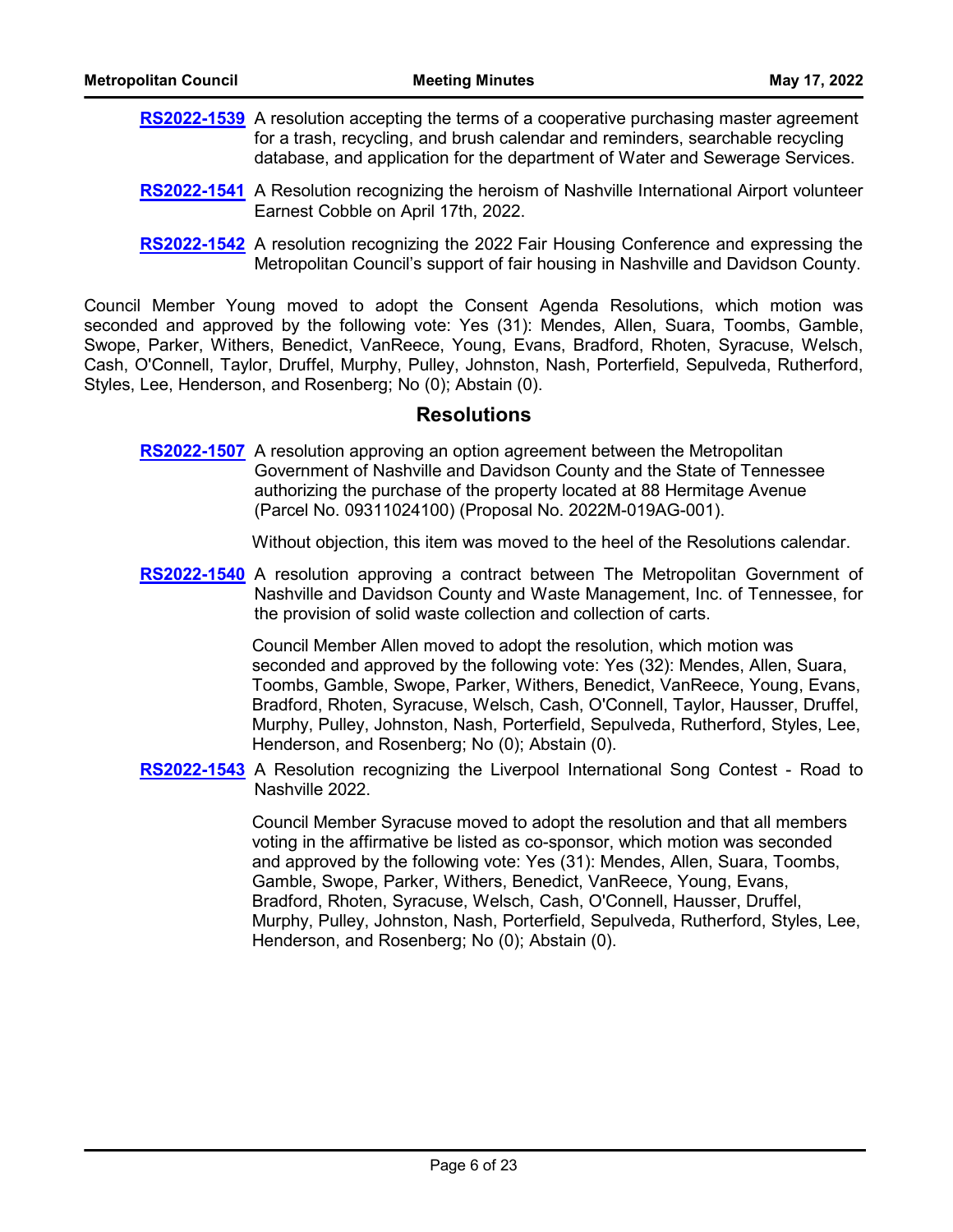## **Late Resolutions**

**[RS2022-1544](http://nashville.legistar.com/gateway.aspx?m=l&id=/matter.aspx?key=14517)** A resolution recognizing the 75th anniversary of the Nashville Symphony.

Council Member O'Connell moved to suspend the rules of procedure to introduce a late resolution. Without objection, Council Member O'Connell moved to adopt the resolution and that all members voting in the affirmative be listed as co-sponsor, which motion was seconded and approved by the following vote: Yes (31): Mendes, Allen, Suara, Toombs, Gamble, Swope, Parker, Withers, Benedict, VanReece, Young, Evans, Bradford, Rhoten, Syracuse, Welsch, Cash, O'Connell, Hausser, Druffel, Murphy, Pulley, Johnston, Nash, Porterfield, Sepulveda, Rutherford, Styles, Lee, Henderson, and Rosenberg; No (0); Abstain  $(0).$ 

[RS2022-1545](http://nashville.legistar.com/gateway.aspx?m=l&id=/matter.aspx?key=14518) A Resolution amending Resolution No. RS2021-1201, an initial resolution determining to issue general obligation bonds of The Metropolitan Government of Nashville and Davidson County, to reallocate funding as further described herein.

> Council Member Johnston moved to suspend the rules of procedure to introduce a late resolution. Without objection, Council Member Johnston moved to defer the resolution, which motion was seconded and approved by a voice vote of the Council.

[RS2022-1546](http://nashville.legistar.com/gateway.aspx?m=l&id=/matter.aspx?key=14519) A Resolution requesting inspection of the condition and cost of rehabilitation of the structure located at the 88 Hermitage Avenue property be made prior to the acquisition of this property by the Metropolitan Government.

> Council Member Johnston moved to suspend the rules of procedure to introduce a late resolution. Without objection, Council Member Johnston moved to adopt the resolution which motion was properly seconded. After discussion, Council Member Cash called for the previous question, which motion was seconded and approved by a voice vote of the Council. The matter recurred on the motion to adopt the resolution, which motion was seconded and approved by the following roll call vote:

- Mendes, Allen, Toombs, Gamble, Swope, Parker, Withers, Evans, Bradford, Syracuse, Welsch, Cash, OConnell, Taylor, Hausser, Druffel, Murphy, Pulley, Johnston, and Henderson **Yes:**
- VanReece, Young, Rhoten, Nash, Porterfield, Sepulveda, Rutherford, Styles, Lee, and Rosenberg **No:**
- **Abstain:** Suara, and Benedict
- [RS2022-1547](http://nashville.legistar.com/gateway.aspx?m=l&id=/matter.aspx?key=14520) A Resolution remembering the victims of this weekend's terrorist attack at a grocery store in Buffalo, New York and condemning the actions of the shooter along with the circumstances that caused it.

Council Member Porterfield moved to suspend the rules of procedure to introduce a late resolution. Without objection, Council Member Porterfield moved to adopt the resolution and that all members voting in the affirmative be listed as co-sponsor, which motion was seconded and approved by the following vote: Yes (32): Mendes, Allen, Suara, Toombs, Gamble, Swope, Parker, Withers, Benedict, VanReece, Young, Evans, Bradford, Rhoten, Syracuse, Welsch, Cash, O'Connell, Taylor, Hausser, Druffel, Murphy, Pulley, Johnston,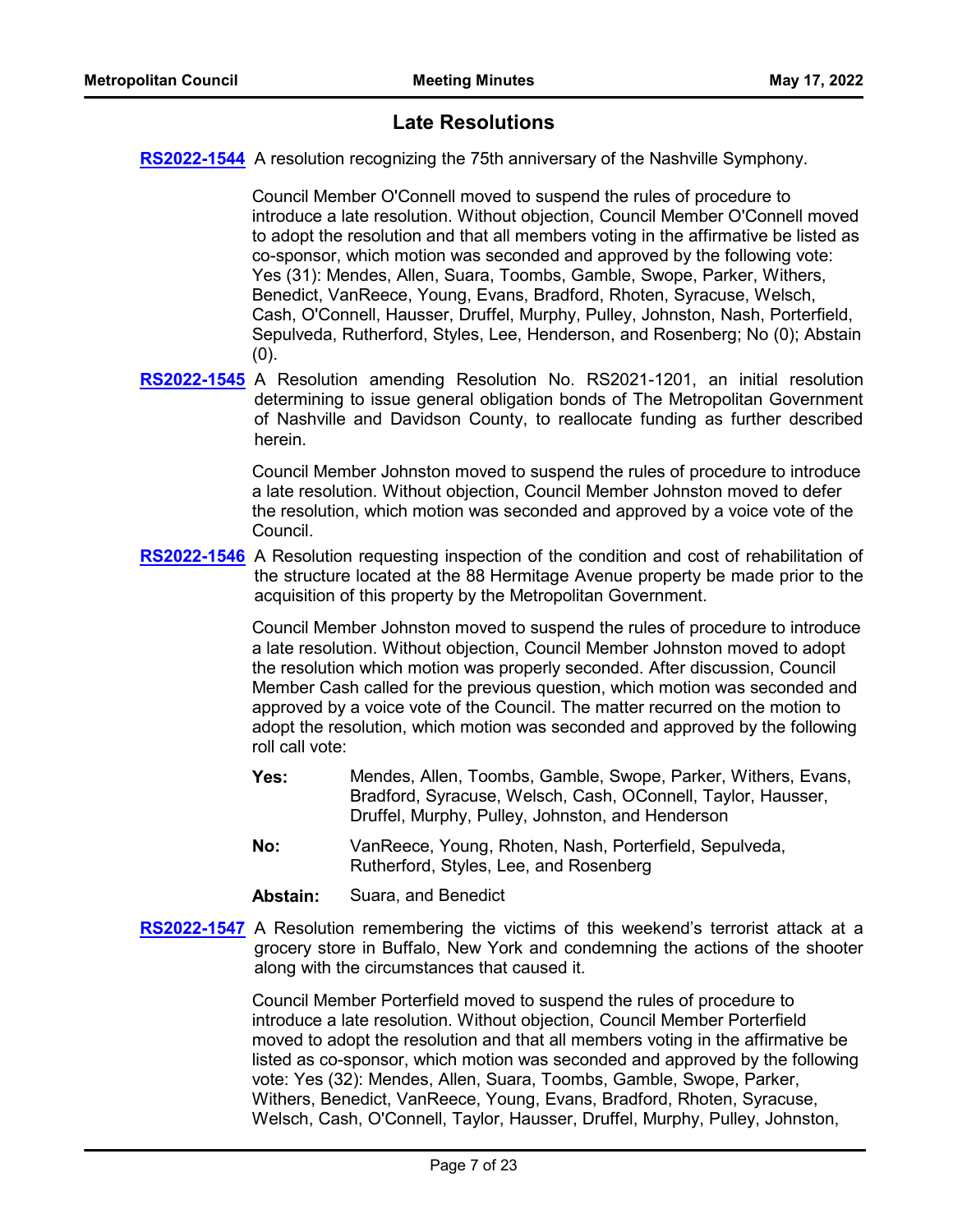Nash, Porterfield, Sepulveda, Rutherford, Styles, Lee, Henderson, and Rosenberg; No (0); Abstain (0).

## **Resolutions**

**[RS2022-1507](http://nashville.legistar.com/gateway.aspx?m=l&id=/matter.aspx?key=14404)** A resolution approving an option agreement between the Metropolitan Government of Nashville and Davidson County and the State of Tennessee authorizing the purchase of the property located at 88 Hermitage Avenue (Parcel No. 09311024100) (Proposal No. 2022M-019AG-001).

> Council Member O'Connell moved to defer the resolution, which motion was seconded and approved by a voice vote of the Council.

# **Bills on Introduction and First Reading**

**[BL2022-1248](http://nashville.legistar.com/gateway.aspx?m=l&id=/matter.aspx?key=14439)** A bill to be entitled: The Budget Ordinance of the Metropolitan Government of Nashville and Davidson County, Tennessee for Fiscal Year 2023.

> Upon motion duly seconded, the bill passed first reading and will be considered at the next regular meeting for second reading and public hearing.

**[BL2022-1249](http://nashville.legistar.com/gateway.aspx?m=l&id=/matter.aspx?key=14438)** An ordinance establishing the tax levy in the General Services District for the fiscal year 2022-2023, and declaring the amount required for the annual operating budget of the Urban Services District, pursuant to section 6.07 of the Metropolitan Charter.

> Upon motion duly seconded, the bill passed first reading and will be considered at the next regular meeting.

**[BL2022-1250](http://nashville.legistar.com/gateway.aspx?m=l&id=/matter.aspx?key=14483)** An Ordinance to amend Title 2 of the Metropolitan Code of Laws to create the Nashville Entertainment Commission.

> Upon motion duly seconded, the bill passed first reading and will be considered at the next regular meeting.

**[BL2022-1251](http://nashville.legistar.com/gateway.aspx?m=l&id=/matter.aspx?key=14484)** An ordinance amending Section 5.04.120 of the Metropolitan Code of Laws to increase the threshold of donations that Metropolitan Government departments, boards, and commissions may accept and expend and to require certain information be included in the resolution accepting a donation.

> Upon motion duly seconded, the bill passed first reading and will be considered at the next regular meeting.

**[BL2022-1252](http://nashville.legistar.com/gateway.aspx?m=l&id=/matter.aspx?key=14482)** An Ordinance to amend Title 8 of the Metropolitan Code of Laws relative to animals.

> Upon motion duly seconded, the bill passed first reading and will be considered at the next regular meeting.

**[BL2022-1253](http://nashville.legistar.com/gateway.aspx?m=l&id=/matter.aspx?key=14459)** An ordinance creating the positions of Apprentice, Compliance Monitor - Senior, Compliance Monitor, Fire Logistics and Inventory Clerk, Human Resources Specialist, Safety Specialist, Short Term Rental Inspection Chief, Short Term Rental Inspector, Treasury Analyst - Senior, and Treasury Analyst.

> Upon motion duly seconded, the bill passed first reading and will be considered at the next regular meeting.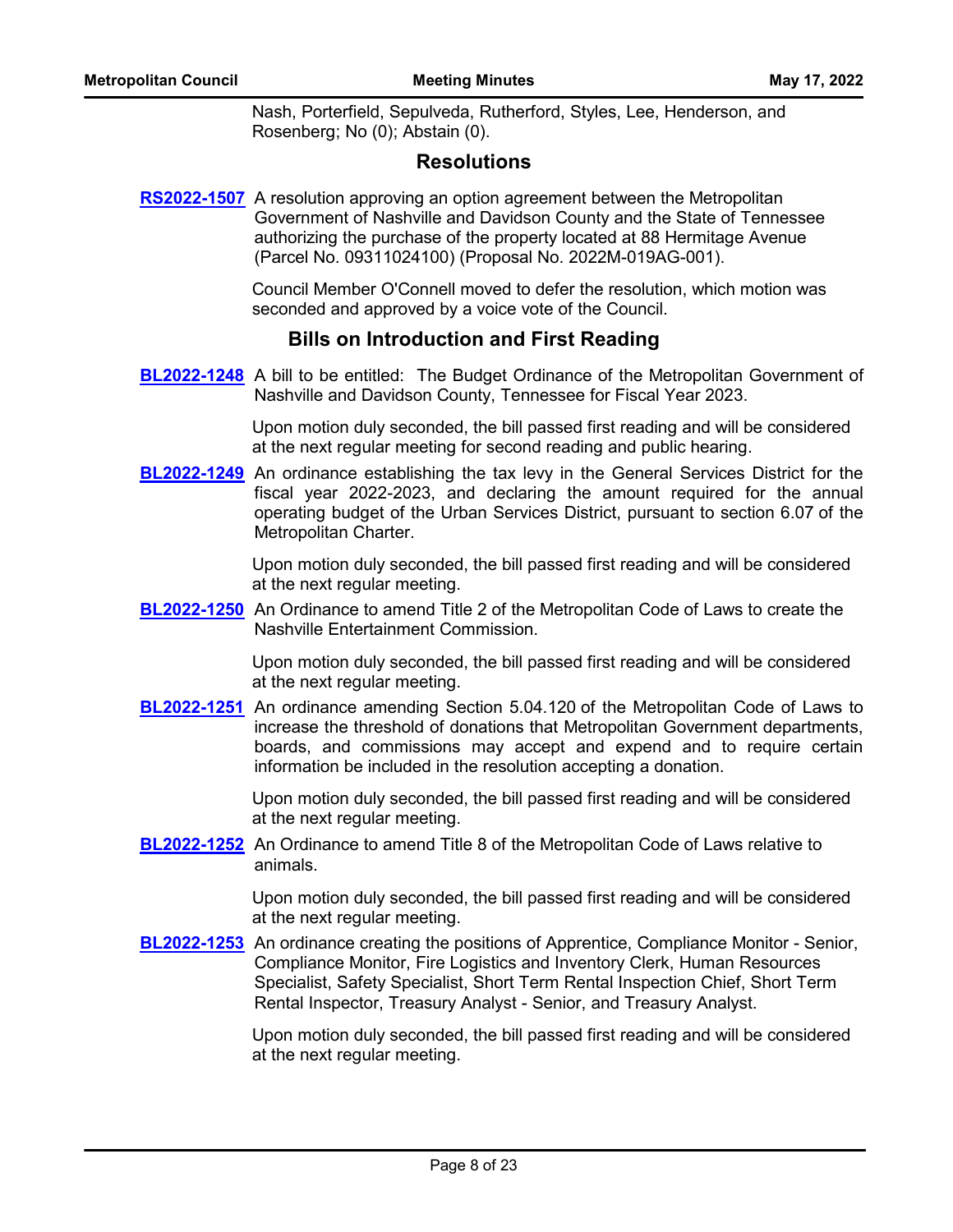| <b>BL2022-1254</b> An ordinance authorizing a technology fee to fund the technology required by<br>the community development and regulation processes and establishing the ITS<br>Technology Fund. |
|----------------------------------------------------------------------------------------------------------------------------------------------------------------------------------------------------|
|                                                                                                                                                                                                    |

Upon motion duly seconded, the bill passed first reading and will be considered at the next regular meeting.

**[BL2022-1255](http://nashville.legistar.com/gateway.aspx?m=l&id=/matter.aspx?key=14461)** An ordinance approving an agreement for a greenway conservation easement by and between PRII/SH Peabody Union Apartments Owner, LLC and the Metropolitan Government. (Proposal No. 2022M-023AG-001).

> Upon motion duly seconded, the bill passed first reading and will be considered at the next regular meeting.

**[BL2022-1256](http://nashville.legistar.com/gateway.aspx?m=l&id=/matter.aspx?key=14442)** An ordinance to amend the Geographic Information Systems Street and Alley Centerline Layer for the Metropolitan Government of Nashville and Davidson County, by naming the private roadway that runs between Two Rivers Golf Course and McGavock High School, "Two Rivers Lane". (Proposal Number 2022M-002SR-001).

> Upon motion duly seconded, the bill passed first reading and will be considered at the next regular meeting.

**[BL2022-1257](http://nashville.legistar.com/gateway.aspx?m=l&id=/matter.aspx?key=14464)** An ordinance authorizing Fourth and Broad, L.P., to install, construct and maintain underground encroachments in the right of way located 405 Broadway. (Proposal No. 2022M-009EN-001)

> Upon motion duly seconded, the bill passed first reading and will be considered at the next regular meeting.

**[BL2022-1258](http://nashville.legistar.com/gateway.aspx?m=l&id=/matter.aspx?key=14465)** An ordinance authorizing Propco 609 Merritt LLC to install, construct and maintain underground encroachments in the right of way located 609 Merritt Avenue. (Proposal No. 2022M-010EN-001)

> Upon motion duly seconded, the bill passed first reading and will be considered at the next regular meeting.

**[BL2022-1259](http://nashville.legistar.com/gateway.aspx?m=l&id=/matter.aspx?key=14446)** An ordinance authorizing The Metropolitan Government of Nashville and Davidson County to abandon existing electrical easement rights, for property located at 1000 Church Street (Proposal No. 2022M-067ES-001).

> Upon motion duly seconded, the bill passed first reading and will be considered at the next regular meeting.

**[BL2022-1260](http://nashville.legistar.com/gateway.aspx?m=l&id=/matter.aspx?key=14469)** An ordinance authorizing The Metropolitan Government of Nashville and Davidson County to abandon existing public water main, and to accept new public water main, fire hydrant assemblies and sanitary sewer manhole, for property located at 2000 Church Street, also known as the Mid-State Medical Office Building (MWS Project Nos. 21-WL-87 and 21-SL-237 and Proposal No. 2022M-068ES-001).

> Upon motion duly seconded, the bill passed first reading and will be considered at the next regular meeting.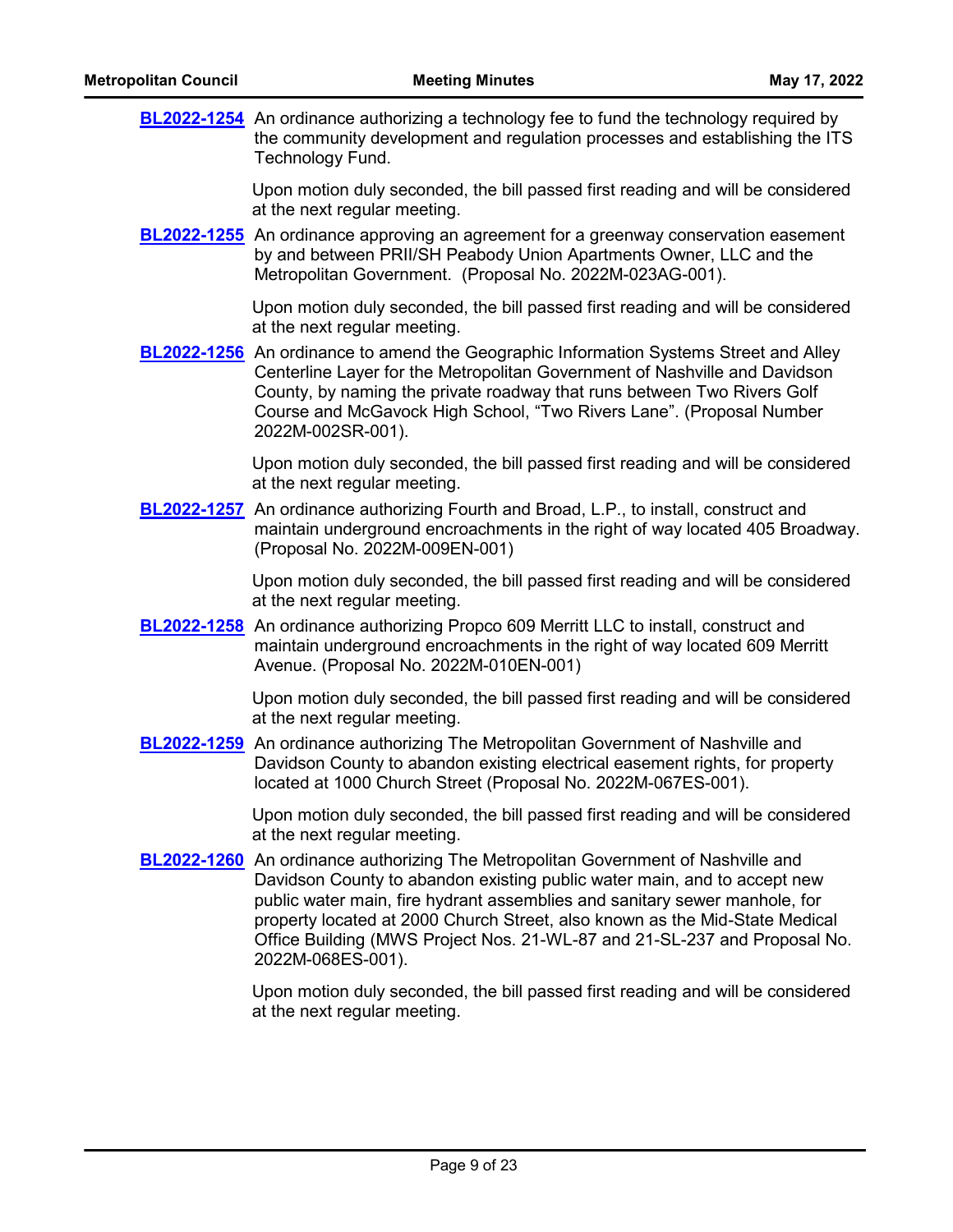**[BL2022-1261](http://nashville.legistar.com/gateway.aspx?m=l&id=/matter.aspx?key=14470)** An ordinance authorizing The Metropolitan Government of Nashville and Davidson County to accept new sanitary sewer main, sanitary sewer manhole and easements, for property located at 454 Elysian Fields Road, also known as Elysian Flats (MWS Project Nos. 21-SL-175 and Proposal No. 2022M-064ES-001).

> Upon motion duly seconded, the bill passed first reading and will be considered at the next regular meeting.

**[BL2022-1262](http://nashville.legistar.com/gateway.aspx?m=l&id=/matter.aspx?key=14471)** An ordinance authorizing The Metropolitan Government of Nashville and Davidson County to abandon existing public water main and easement, to relocate a public fire hydrant assembly, and to accept a permanent easement, for property located at 433 Opry Mills Drive, also known as Olive Garden restaurant (MWS Project No. 21-WL-120 and Proposal No. 2022M-053ES-001).

> Upon motion duly seconded, the bill passed first reading and will be considered at the next regular meeting.

**[BL2022-1263](http://nashville.legistar.com/gateway.aspx?m=l&id=/matter.aspx?key=14472)** An ordinance authorizing The Metropolitan Government of Nashville and Davidson County to accept new public sanitary sewer mains, sanitary sewer manholes, and easements and to adjust three sanitary sewer manholes, for property located at 9828 Split Log Road in Williamson County, also known as Rosebrooke Phase 2 (MWS Project No. 21-SL-224 and Proposal No. 2022M-069ES-001).

> Upon motion duly seconded, the bill passed first reading and will be considered at the next regular meeting.

**[BL2022-1264](http://nashville.legistar.com/gateway.aspx?m=l&id=/matter.aspx?key=14473)** An ordinance authorizing The Metropolitan Government of Nashville and Davidson County to accept a new fire hydrant assembly and easement, for property located at 5738 Cane Ridge Road, also known as the Nashville Chin Baptist Church (MWS Project No. 22-WL-04 and Proposal No. 2022M-054ES-001).

> Upon motion duly seconded, the bill passed first reading and will be considered at the next regular meeting.

**[BL2022-1265](http://nashville.legistar.com/gateway.aspx?m=l&id=/matter.aspx?key=14474)** An ordinance authorizing The Metropolitan Government of Nashville and Davidson County to accept a sanitary sewer manhole, for three properties located at 1212, 1214 and 1218 McGavock Street, also known as Modera McGavock (MWS Project No. 21-SL-287 and Proposal No. 2022M-065ES-001).

> Upon motion duly seconded, the bill passed first reading and will be considered at the next regular meeting.

**[BL2022-1266](http://nashville.legistar.com/gateway.aspx?m=l&id=/matter.aspx?key=14475)** An ordinance authorizing The Metropolitan Government of Nashville and Davidson County to abandon existing public sanitary sewer main and easement, and to accept new public sanitary sewer mains, sanitary sewer manholes and easement, for property located at 3104 Gallatin Pike (MWS Project No. 22-SL-24 and Proposal No. 2022M-061ES-001).

> Upon motion duly seconded, the bill passed first reading and will be considered at the next regular meeting.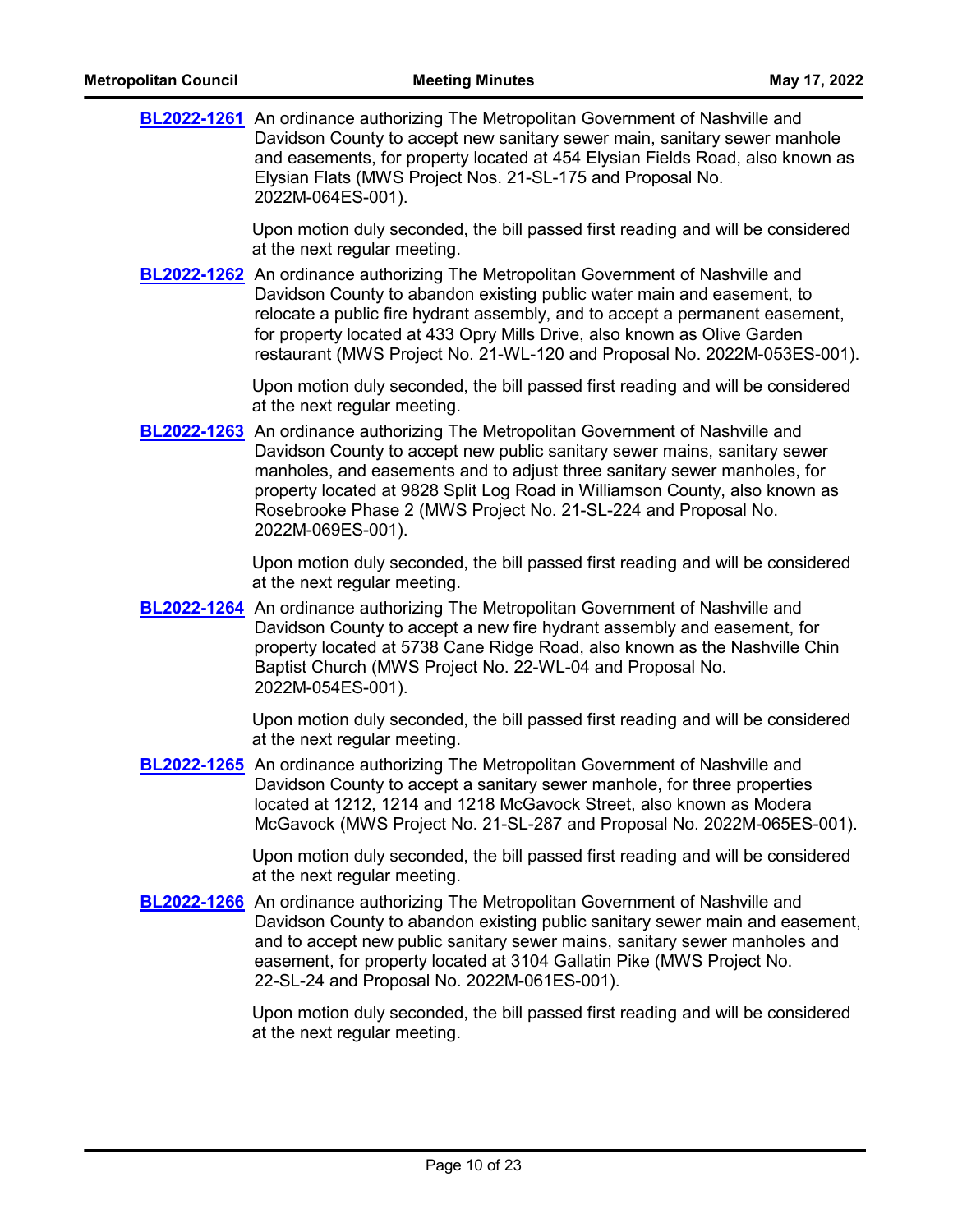**[BL2022-1267](http://nashville.legistar.com/gateway.aspx?m=l&id=/matter.aspx?key=14476)** An ordinance authorizing The Metropolitan Government of Nashville and Davidson County to accept new water and sanitary sewer mains, fire hydrant assembly, sanitary sewer manholes and easements, for property located 121 Hart Lane, (MWS Project Nos. 21-WL-118 and 21-SL-279 and Proposal No. 2022M-066ES-001).

> Upon motion duly seconded, the bill passed first reading and will be considered at the next regular meeting.

### **Late Bills**

[BL2022-1268](http://nashville.legistar.com/gateway.aspx?m=l&id=/matter.aspx?key=14516) An ordinance adopting the 2022-2023 through 2027-2028 Capital Improvements Budget for The Metropolitan Government of Nashville and Davidson County as the official Capital Improvements Budget of The Metropolitan Government of Nashville and Davidson County for Fiscal Year 2022-2023.

> Council Member Withers moved to suspend the rules of procedure to introduce a late ordinance. Without objection, Council Member Withers moved to pass the bill on first reading, which motion was seconded and approved by a voice vote of the Council. Thereupon, the matter will be considered at the next regular meeting for second reading and public hearing.

## **Bills on Second Reading**

**[BL2022-1169](http://nashville.legistar.com/gateway.aspx?m=l&id=/matter.aspx?key=14261)** An ordinance approving a Lease Agreement by and between the Metropolitan Government of Nashville and Davidson County acting by and through the Metropolitan Board of Education and East End Prep (Proposal No. 2021M-012PR-001).

> Council Member Benedict moved to defer the bill, which motion was seconded and approved by a voice vote of the Council. Pursuant to Rule 43 of the Rules of Procedure of the Council, the bill is deferred indefinitely.

**[BL2022-1189](http://nashville.legistar.com/gateway.aspx?m=l&id=/matter.aspx?key=14282)** An ordinance authorizing The Metropolitan Government of Nashville and Davidson County to abandon existing public sanitary sewer main, sanitary sewer manhole and easement, and to accept new sanitary sewer main, sanitary sewer manhole and easement, for property located at 3800 Charlotte Avenue (MWS Project No. 22-SL-02 and Proposal No. 2022M-034ES-001).

> Council Member Young moved to pass the bill on second reading, which motion was seconded and approved by a voice vote of the Council.

**[BL2022-1234](http://nashville.legistar.com/gateway.aspx?m=l&id=/matter.aspx?key=14433)** An ordinance to provide for the designation of public property within specified areas of downtown Nashville as a temporary "Special Event Zone" during the time period beginning at nine o'clock (9:00) p.m. on July 2, 2022, and ending at eleven fifty-nine (11:59) p.m. on July 5, 2022, relative to the use of these areas in conjunction with the 2022 July 4th Celebration and related activities and events.

> Council Member Young moved to pass the bill on second reading, which motion was seconded and approved by a voice vote of the Council.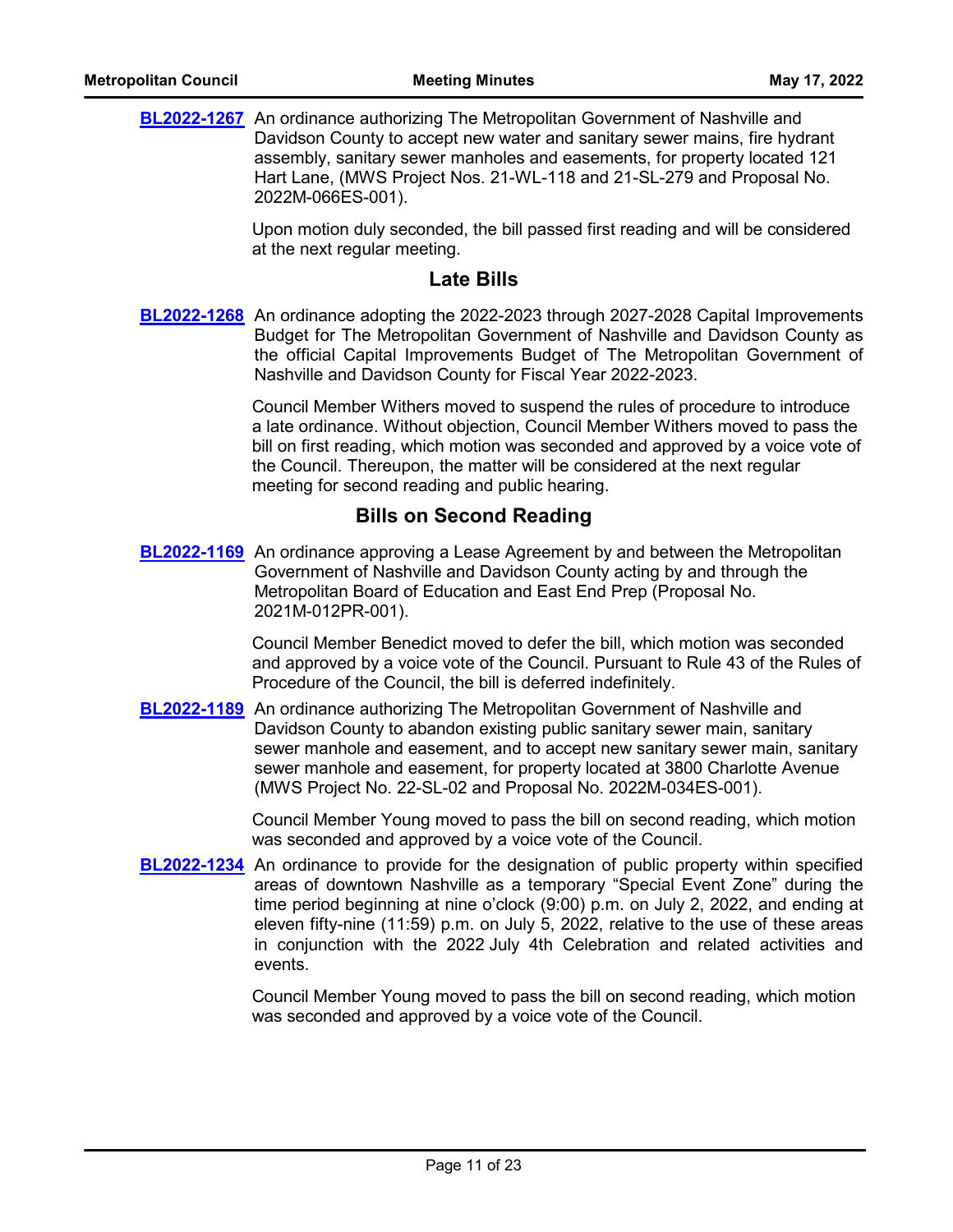| <b>BL2022-1235</b> An ordinance authorizing The Metropolitan Government of Nashville and |
|------------------------------------------------------------------------------------------|
| Davidson County to accept new public sanitary sewer mains, sanitary sewer                |
| manholes and easements, for property located at 9828 Split Log Road in                   |
| Williamson County, also known as Rosebrooke Phase 3 (MWS Project No.                     |
| 22-SL-35 and Proposal No. 2022M-047ES-001).                                              |

Council Member Young moved to pass the bill on second reading, which motion was seconded and approved by a voice vote of the Council.

**[BL2022-1236](http://nashville.legistar.com/gateway.aspx?m=l&id=/matter.aspx?key=14407)** An ordinance authorizing The Metropolitan Government of Nashville and Davidson County to abandon existing public water mains, and to accept new public water mains and fire hydrant assemblies, for property located at 39th Avenue North (unnumbered) (MWS Project No. 22-WL-08 and Proposal No. 2022M-051ES-001).

> Council Member Young moved to pass the bill on second reading, which motion was seconded and approved by a voice vote of the Council.

**[BL2022-1237](http://nashville.legistar.com/gateway.aspx?m=l&id=/matter.aspx?key=14408)** An ordinance authorizing The Metropolitan Government of Nashville and Davidson County to abandon existing fire hydrant assemblies and easements, and to accept new water and sanitary sewer mains, fire hydrant assemblies, sanitary sewer manholes and easements, for property located at 1501 Hillside Avenue, also known as The Reservoir Zone 7 (MWS Project Nos. 21-WL-82 and 21-SL-195 and Proposal No. 2022M-050ES-001).

> Council Member Young moved to pass the bill on second reading, which motion was seconded and approved by a voice vote of the Council.

**[BL2022-1238](http://nashville.legistar.com/gateway.aspx?m=l&id=/matter.aspx?key=14413)** An ordinance authorizing The Metropolitan Government of Nashville and Davidson County to abandon existing sanitary sewer main and easement, and to accept new sanitary sewer main, sanitary sewer manhole and easement, for property located at 7131 Centennial Boulevard, (MWS Project No. 21-SL-212 and Proposal No. 2022M-063ES-001).

> Council Member Young moved to pass the bill on second reading, which motion was seconded and approved by a voice vote of the Council.

**[BL2022-1239](http://nashville.legistar.com/gateway.aspx?m=l&id=/matter.aspx?key=14414)** An ordinance authorizing The Metropolitan Government of Nashville and Davidson County to accept new sanitary sewer main and sanitary sewer manhole, for property located at 1100 B Sunnymeade Drive, also known as Sunnymeade Commons (MWS Project No. 22-SL-60 and Proposal No. 2022M-059ES-001).

> Council Member Young moved to pass the bill on second reading, which motion was seconded and approved by a voice vote of the Council.

**[BL2022-1240](http://nashville.legistar.com/gateway.aspx?m=l&id=/matter.aspx?key=14415)** An ordinance authorizing The Metropolitan Government of Nashville and Davidson County to accept new sanitary sewer and sanitary sewer force mains, sanitary sewer manholes and easements, for property located at 2126 Marsha Drive, also known as Rivergate View Subdivision (MWS Project No. 21-SL-128 and Proposal No. 2022M-055ES-001).

> Council Member Young moved to pass the bill on second reading, which motion was seconded and approved by a voice vote of the Council.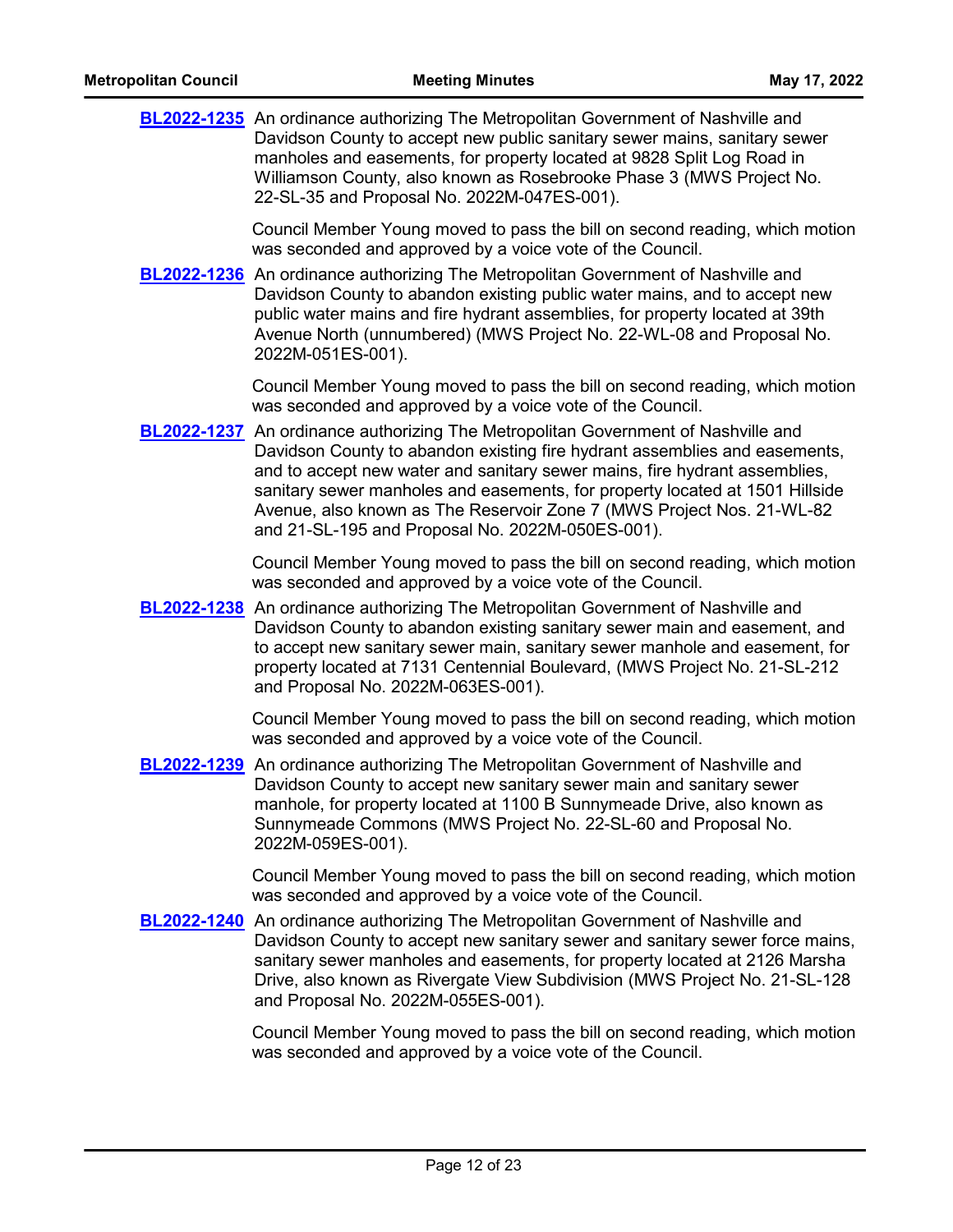| <b>Metropolitan Council</b> | <b>Meeting Minutes</b>                                                                                                                                                                                                                                                                                                                                                                                                    | May 17, 2022 |
|-----------------------------|---------------------------------------------------------------------------------------------------------------------------------------------------------------------------------------------------------------------------------------------------------------------------------------------------------------------------------------------------------------------------------------------------------------------------|--------------|
|                             | <b>BL2022-1241</b> An ordinance authorizing The Metropolitan Government of Nashville and<br>Davidson County to accept public water and sanitary sewer mains, fire hydrant<br>assemblies, sanitary sewer manholes and easements, for two properties<br>located at 204 Ben Allen Road and 121 Hart Lane, also known as Ben Allen<br>Phase 2, (MWS Project Nos. 20-WL-85 and 20-SL-179 and Proposal No.<br>2022M-052ES-001). |              |
|                             | Council Member Young moved to pass the bill on second reading, which motion<br>was seconded and approved by a voice vote of the Council.                                                                                                                                                                                                                                                                                  |              |
|                             | <b>BL2022-1242</b> An ordinance authorizing The Metropolitan Government of Nashville and<br>Davidson County to abandon existing public sanitary sewer easement rights, for<br>property located at 3038 Lakeshore Drive (Proposal No. 2022M-060ES-001).                                                                                                                                                                    |              |
|                             | Council Member Young moved to pass the bill on second reading, which motion<br>was seconded and approved by a voice vote of the Council.                                                                                                                                                                                                                                                                                  |              |
|                             | <b>BL2022-1243</b> An ordinance authorizing The Metropolitan Government of Nashville and<br>Davidson County to accept new water and sanitary sewer mains, fire hydrant<br>assemblies, sanitary sewer manholes and easements, for property located at<br>1200 Cottage View Lane, also known as Timber Trails Phase 3 (MWS Project<br>Nos. 21-WL-95 and 21-SL-222 and Proposal No. 2022M-058ES-001).                        |              |
|                             | Council Member Young moved to pass the bill on second reading, which motion<br>was seconded and approved by a voice vote of the Council.                                                                                                                                                                                                                                                                                  |              |
|                             | <b>BL2022-1244</b> An ordinance authorizing The Metropolitan Government of Nashville and<br>Davidson County to abandon existing water main, and to accept new water<br>main, for property located at 2100 Century Farms Parkway (MWS Project No.<br>22-WL-12 and Proposal No. 2022M-062ES-001).                                                                                                                           |              |
|                             | Council Member Young moved to pass the bill on second reading, which motion<br>was seconded and approved by a voice vote of the Council.                                                                                                                                                                                                                                                                                  |              |
|                             | <b>BL2022-1245</b> An ordinance authorizing The Metropolitan Government of Nashville and<br>Davidson County to accept a new public sanitary sewer manhole, for property<br>located at Long Boulevard (unnumbered) (MWS Project No. 21-SL-293 and<br>Proposal No. 2022M-057ES-001).                                                                                                                                        |              |
|                             | Council Member Young moved to pass the bill on second reading, which motion<br>was seconded and approved by a voice vote of the Council.                                                                                                                                                                                                                                                                                  |              |
|                             | <b>BL2022-1246</b> An ordinance authorizing The Metropolitan Government of Nashville and<br>Davidson County to accept new water and sanitary sewer mains, fire hydrant<br>assemblies, sanitary sewer manholes and easements, for property located at<br>842 Hamilton Crossings, also known as Hamilton Crossings Phase 2 (MWS<br>Project Nos. 20-WL-123 and 20-SL-249 and Proposal No. 2022M-056ES-001).                  |              |
|                             | Council Member Young moved to pass the bill on second reading, which motion<br>was seconded and approved by a voice vote of the Council.                                                                                                                                                                                                                                                                                  |              |
|                             |                                                                                                                                                                                                                                                                                                                                                                                                                           |              |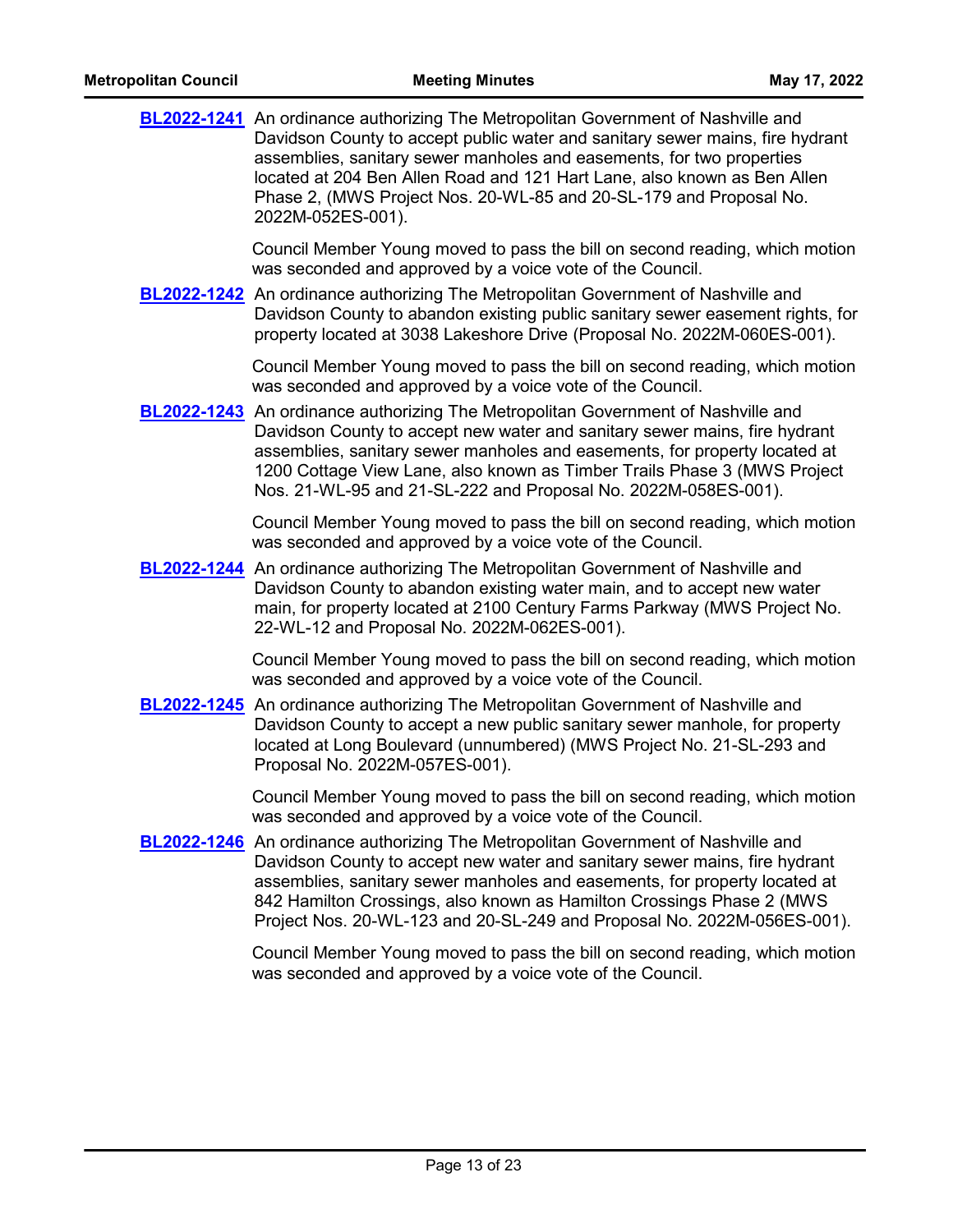## **Bills on Third Reading**

**[BL2022-1073](http://nashville.legistar.com/gateway.aspx?m=l&id=/matter.aspx?key=14044)** An Ordinance amending Sections 17.04.060, 17.08.030, 17.16.035, 17.16.170, and 17.20.030 of the Metropolitan Code to delete the "Day Care Home Use", create new "Day Care Home - Small" and "Day Care Home - Large" uses, and to update the requirements for opening a Day Care Home or Day Care Center Use (Proposal No. 2022Z-002TX-001).

> Council Member Withers moved to pass the bill on third reading, which motion was seconded and approved by the following vote: Yes (31): Mendes, Allen, Suara, Toombs, Gamble, Swope, Parker, Withers, Benedict, VanReece, Young, Bradford, Rhoten, Syracuse, Welsch, Cash, O'Connell, Taylor, Hausser, Druffel, Murphy, Pulley, Johnston, Nash, Porterfield, Sepulveda, Rutherford, Styles, Lee, Henderson, and Rosenberg; No (0); Abstain (0).

**[BL2022-1100](http://nashville.legistar.com/gateway.aspx?m=l&id=/matter.aspx?key=14083)** An ordinance to amend Title 17 of the Metropolitan Code of Laws, the Zoning Ordinance of The Metropolitan Government of Nashville and Davidson County, by amending a Specific Plan for properties located at 5754 River Road and River Road (unnumbered), approximately 750 feet west of Charlotte Pike, zoned SP, R40 and R80 (16.47 acres), to add 5.9 acres to the SP and permit 160 multi-family residential units, all of which is described herein (Proposal No. 2018SP-009-003).

> Council Member Withers moved to pass the bill on third reading, which motion was seconded and approved by the following vote: Yes (31): Mendes, Allen, Suara, Toombs, Gamble, Swope, Parker, Withers, Benedict, VanReece, Young, Bradford, Rhoten, Syracuse, Welsch, Cash, O'Connell, Taylor, Hausser, Druffel, Murphy, Pulley, Johnston, Nash, Porterfield, Sepulveda, Rutherford, Styles, Lee, Henderson, and Rosenberg; No (0); Abstain (0).

**[BL2022-1101](http://nashville.legistar.com/gateway.aspx?m=l&id=/matter.aspx?key=14084)** An ordinance to authorize building material restrictions and requirements for BL2022-1100, a proposed Specific Plan Zoning District located at located at 5754 River Road and River Road (unnumbered), approximately 750 feet west of Charlotte Pike, zoned SP, R40 and R80 (16.47 acres) (Proposal No. 2018SP-009-003). **THE PROPOSED ORDINANCE REQUIRES CERTAIN MATERIALS TO BE RESTRICTED IN THE CONSTRUCTION OF BUILDINGS.**

> Council Member Withers moved to pass the bill on third reading, which motion was seconded and approved by the following vote: Yes (31): Mendes, Allen, Suara, Toombs, Gamble, Swope, Parker, Withers, Benedict, VanReece, Young, Bradford, Rhoten, Syracuse, Welsch, Cash, O'Connell, Taylor, Hausser, Druffel, Murphy, Pulley, Johnston, Nash, Porterfield, Sepulveda, Rutherford, Styles, Lee, Henderson, and Rosenberg; No (0); Abstain (0).

**[BL2022-1121](http://nashville.legistar.com/gateway.aspx?m=l&id=/matter.aspx?key=14213)** An ordinance to amend Title 17 of the Metropolitan Code of Laws, the Zoning Ordinance of the Metropolitan Government of Nashville and Davidson County, to amend Chapters 17.12, 17.24, 17.28, 17.36, and 17.40 pertaining to the cluster lot option, all of which is described herein (Proposal No. 2022Z-004TX-001).

> Council Member Henderson offered Amendment No. 1 and moved that it be adopted, which motion was seconded and approved by a voice vote of the Council. Council Member Henderson offered Amendment No. 2 and moved that it be adopted, which motion was seconded and approved by a voice vote of the Council. Council Member Henderson moved to pass the bill on third reading as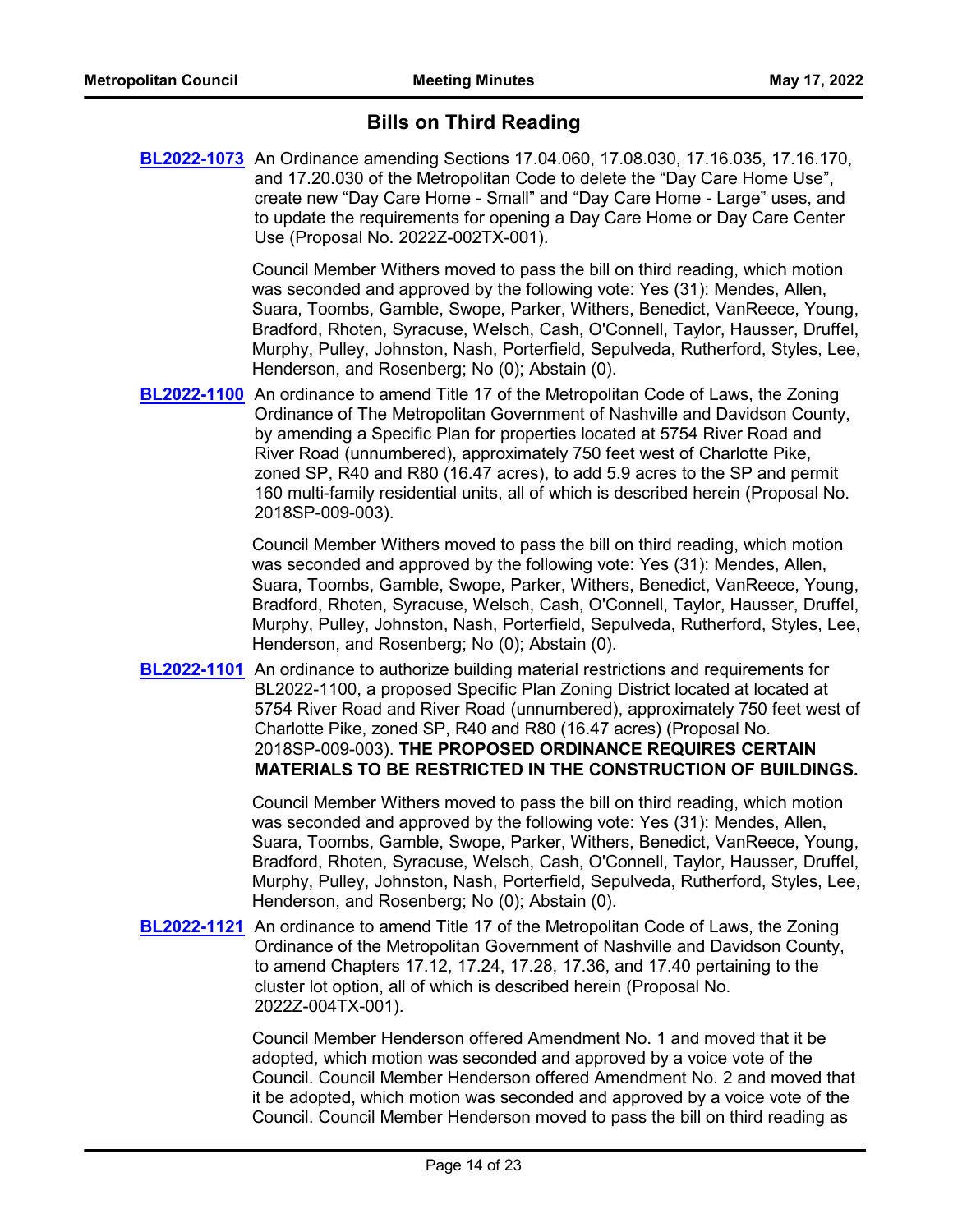amended, which motion was seconded and approved by the following vote: Yes (30): Mendes, Allen, Suara, Toombs, Gamble, Swope, Parker, Withers, Benedict, VanReece, Young, Bradford, Rhoten, Syracuse, Welsch, Cash, O'Connell, Taylor, Hausser, Druffel, Pulley, Johnston, Nash, Porterfield, Sepulveda, Rutherford, Styles, Lee, Henderson, and Rosenberg; No (0); Abstain  $(0).$ 

**[BL2022-1122](http://nashville.legistar.com/gateway.aspx?m=l&id=/matter.aspx?key=14204)** An ordinance to amend Titles 2 and 17 of the Metropolitan Code of Laws, to amend Chapters 17.24 and 17.28 pertaining to Tree Protection and Replacement, and to amend Chapters 2.226, 17.04, 17.12, 17.20, 17.24, 17.28, and 17.40 to make associated housekeeping amendments, all of which is described herein (Proposal No. 2022Z-005TX-001).

> Council Member Henderson offered Amendment No. 1 and moved that it be adopted, which motion was seconded and approved by a voice vote of the Council. Council Member Henderson moved to pass the bill on third reading as amended, which motion was seconded and approved by the following vote: Yes (30): Mendes, Allen, Suara, Toombs, Gamble, Swope, Parker, Withers, Benedict, VanReece, Young, Bradford, Rhoten, Syracuse, Welsch, Cash, O'Connell, Taylor, Hausser, Druffel, Pulley, Johnston, Nash, Porterfield, Sepulveda, Rutherford, Styles, Lee, Henderson, and Rosenberg; No (0); Abstain (0).

**[BL2022-1164](http://nashville.legistar.com/gateway.aspx?m=l&id=/matter.aspx?key=14241)** An Ordinance to amend Chapter 9.30 of the Metropolitan Code of Laws pertaining to construction sites.

> Council Member O'Connell moved to defer the bill indefinitely, which motion was seconded and approved by a voice vote of the Council.

**[BL2022-1190](http://nashville.legistar.com/gateway.aspx?m=l&id=/matter.aspx?key=14303)** An ordinance to amend Title 17 of the Metropolitan Code of Laws, the Zoning Ordinance of The Metropolitan Government of Nashville and Davidson County, by changing from CS and IWD to SP zoning for properties located at 2405 Plum Street, 2600 and 2604 Dickerson Pike, Plum Street (unnumbered), and Dickerson Pike (unnumbered), at the northwest corner of Rock Street and Dickerson Pike (5.22 acres), to permit a 349-unit multi-family residential development, all of which is described herein (Proposal No. 2021SP-095-001).

> Council Member Toombs offered Amendment No. 1 and moved that it be adopted, which motion was seconded and approved by a voice vote of the Council. Council Member Toombs moved to pass the bill on third reading as amended, which motion was seconded and approved by the following vote: Yes (30): Mendes, Allen, Suara, Toombs, Gamble, Swope, Parker, Withers, Benedict, VanReece, Young, Bradford, Rhoten, Syracuse, Welsch, Cash, O'Connell, Taylor, Hausser, Druffel, Pulley, Johnston, Nash, Porterfield, Sepulveda, Rutherford, Styles, Lee, Henderson, and Rosenberg; No (0); Abstain (0).

**[BL2022-1191](http://nashville.legistar.com/gateway.aspx?m=l&id=/matter.aspx?key=14304)** An ordinance to authorize building material restrictions and requirements for BL2022-1190, a proposed Specific Plan Zoning District located at located at 2405 Plum Street, 2600 and 2604 Dickerson Pike, Plum Street (unnumbered), and Dickerson Pike (unnumbered), at the northwest corner of Rock Street and Dickerson Pike (5.22 acres) (Proposal No. 2021SP-095-001). **THE PROPOSED ORDINANCE REQUIRES CERTAIN MATERIALS TO BE RESTRICTED IN THE CONSTRUCTION OF BUILDINGS.**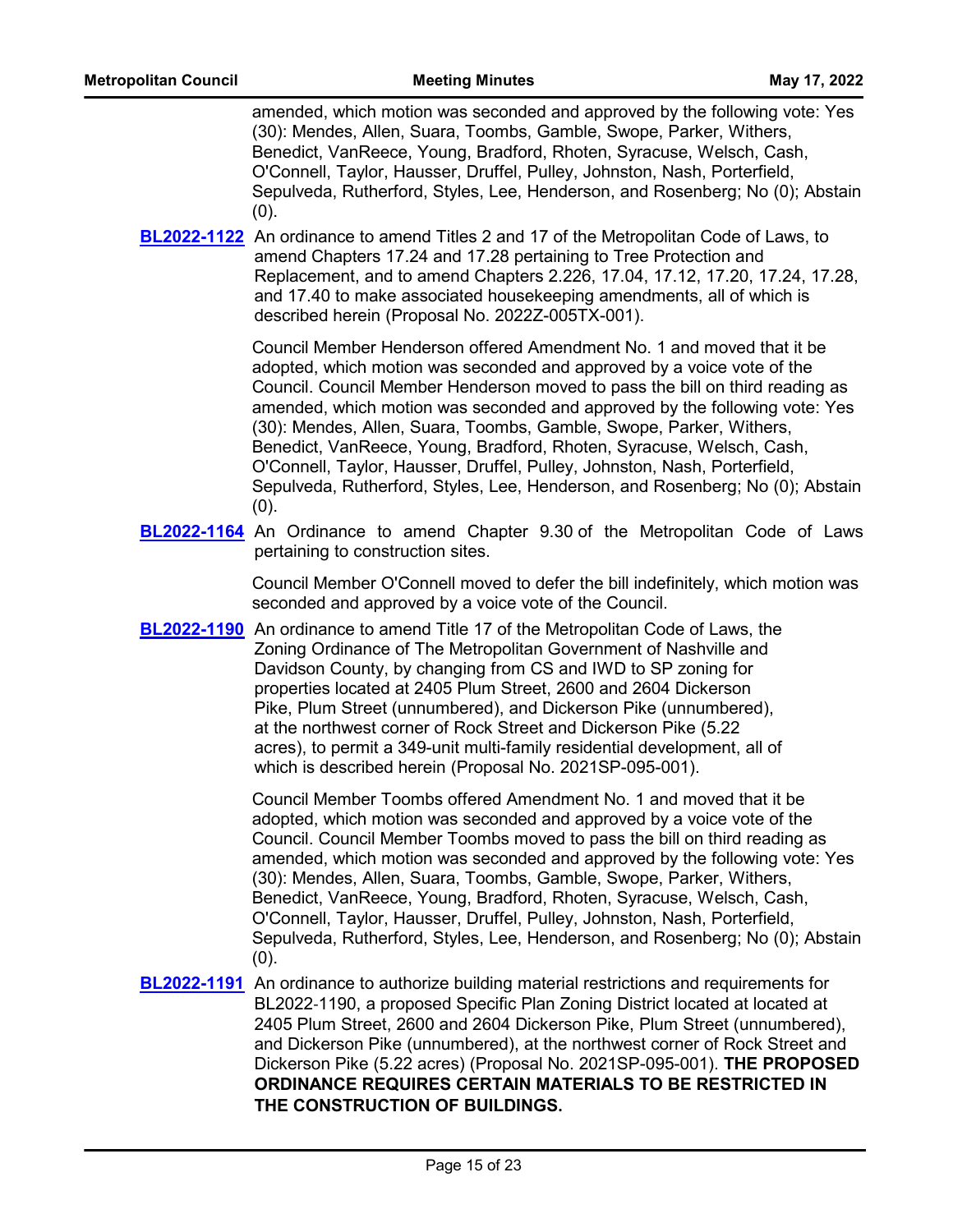Council Member Withers moved to pass the bill on third reading, which motion was seconded and approved by the following vote: Yes (31): Mendes, Allen, Suara, Toombs, Gamble, Swope, Parker, Withers, Benedict, VanReece, Young, Bradford, Rhoten, Syracuse, Welsch, Cash, O'Connell, Taylor, Hausser, Druffel, Murphy, Pulley, Johnston, Nash, Porterfield, Sepulveda, Rutherford, Styles, Lee, Henderson, and Rosenberg; No (0); Abstain (0).

**[BL2022-1192](http://nashville.legistar.com/gateway.aspx?m=l&id=/matter.aspx?key=14296)** An ordinance to amend Title 17 of the Metropolitan Code of Laws, the Zoning Ordinance of The Metropolitan Government of Nashville and Davidson County, by amending the 4130 Andrew Jackson Parkway Specific Plan District located at 4130 Andrew Jackson Parkway, approximately 950 feet north of Chandler Road (2.04 acres), zoned Specific Plan, to permit the addition of 1,962 square feet to an existing eye care facility, all of which is described herein (Proposal No. 2010SP-005-003).

> Council Member Withers moved to pass the bill on third reading, which motion was seconded and approved by the following vote: Yes (31): Mendes, Allen, Suara, Toombs, Gamble, Swope, Parker, Withers, Benedict, VanReece, Young, Bradford, Rhoten, Syracuse, Welsch, Cash, O'Connell, Taylor, Hausser, Druffel, Murphy, Pulley, Johnston, Nash, Porterfield, Sepulveda, Rutherford, Styles, Lee, Henderson, and Rosenberg; No (0); Abstain (0).

**[BL2022-1193](http://nashville.legistar.com/gateway.aspx?m=l&id=/matter.aspx?key=14339)** An ordinance to amend Title 17 of the Metropolitan Code of Laws, the Zoning Ordinance of The Metropolitan Government of Nashville and Davidson County, by applying a Historic Landmark Overlay District to property located at 5797 Mt. View Road, approximately 1,050 feet southwest of Mt. View Circle, zoned AR2A (1.11 acres) (Proposal No. 2022HL-003-001).

> Council Member Withers moved to pass the bill on third reading, which motion was seconded and approved by the following vote: Yes (31): Mendes, Allen, Suara, Toombs, Gamble, Swope, Parker, Withers, Benedict, VanReece, Young, Bradford, Rhoten, Syracuse, Welsch, Cash, O'Connell, Taylor, Hausser, Druffel, Murphy, Pulley, Johnston, Nash, Porterfield, Sepulveda, Rutherford, Styles, Lee, Henderson, and Rosenberg; No (0); Abstain (0).

**[BL2022-1194](http://nashville.legistar.com/gateway.aspx?m=l&id=/matter.aspx?key=14340)** An ordinance to authorize building material restrictions and requirements for BL2022-1193, a proposed Historic Landmark Overlay District to include properties located at 5797 Mt. View Road, approximately 1,050 feet southwest of Mt. View Circle (1.11 acres) (Proposal No. 2022HL-003-001). **THE PROPOSED ORDINANCE REQUIRES CERTAIN MATERIALS TO BE RESTRICTED IN THE CONSTRUCTION OF BUILDINGS.**

> Council Member Withers moved to pass the bill on third reading, which motion was seconded and approved by the following vote: Yes (31): Mendes, Allen, Suara, Toombs, Gamble, Swope, Parker, Withers, Benedict, VanReece, Young, Bradford, Rhoten, Syracuse, Welsch, Cash, O'Connell, Taylor, Hausser, Druffel, Murphy, Pulley, Johnston, Nash, Porterfield, Sepulveda, Rutherford, Styles, Lee, Henderson, and Rosenberg; No (0); Abstain (0).

**[BL2022-1195](http://nashville.legistar.com/gateway.aspx?m=l&id=/matter.aspx?key=14338)** An ordinance to amend Title 17 of the Metropolitan Code of Laws, the Zoning Ordinance of The Metropolitan Government of Nashville and Davidson County, by applying a Neighborhood Landmark Overlay District to property located at 5797 Mt. View Road, approximately 1,050 feet southwest of Mt. View Circle, zoned AR2A (1.11 acres), to permit the conversion of an existing accessory structure into an additional dwelling unit and to allow short term rental uses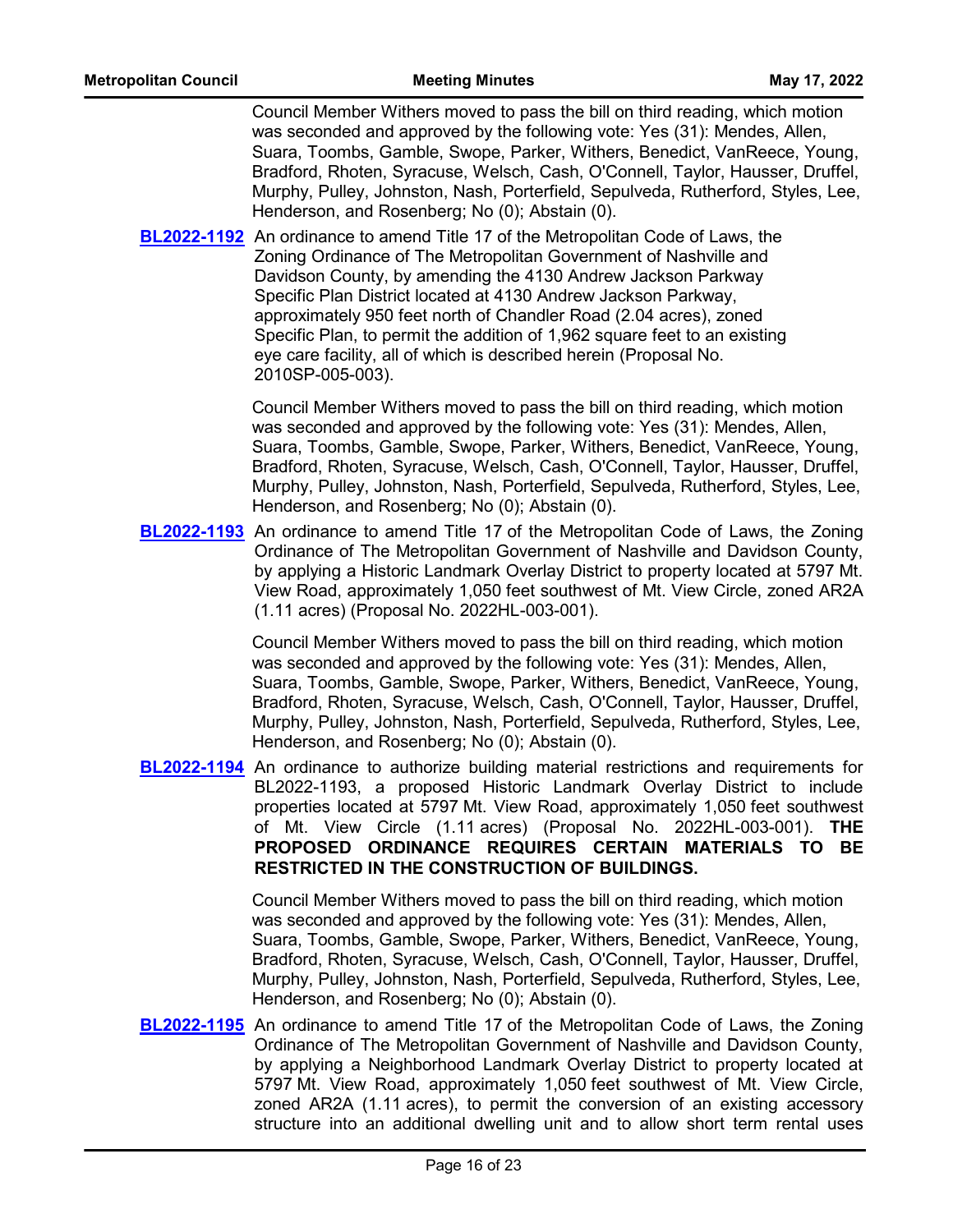within that additional dwelling unit (Proposal No. 2022NL-002-001).

Council Member Withers moved to pass the bill on third reading, which motion was seconded and approved by the following vote: Yes (31): Mendes, Allen, Suara, Toombs, Gamble, Swope, Parker, Withers, Benedict, VanReece, Young, Bradford, Rhoten, Syracuse, Welsch, Cash, O'Connell, Taylor, Hausser, Druffel, Murphy, Pulley, Johnston, Nash, Porterfield, Sepulveda, Rutherford, Styles, Lee, Henderson, and Rosenberg; No (0); Abstain (0).

**[BL2022-1196](http://nashville.legistar.com/gateway.aspx?m=l&id=/matter.aspx?key=14300)** An ordinance to amend Title 17 of the Metropolitan Code of Laws, the Zoning Ordinance of The Metropolitan Government of Nashville and Davidson County, by changing from CL to SP zoning for properties located at 1400 Brick Church Pike, at the corner of Artic Avenue and Brick Church Pike (1.61 acres), to permit a mixed used development, all of which is described herein (Proposal No. 2022SP-015-001).

> Council Member Withers moved to pass the bill on third reading, which motion was seconded and approved by the following vote: Yes (31): Mendes, Allen, Suara, Toombs, Gamble, Swope, Parker, Withers, Benedict, VanReece, Young, Bradford, Rhoten, Syracuse, Welsch, Cash, O'Connell, Taylor, Hausser, Druffel, Murphy, Pulley, Johnston, Nash, Porterfield, Sepulveda, Rutherford, Styles, Lee, Henderson, and Rosenberg; No (0); Abstain (0).

**[BL2022-1197](http://nashville.legistar.com/gateway.aspx?m=l&id=/matter.aspx?key=14308)** An ordinance to amend Title 17 of the Metropolitan Code of Laws, the Zoning Ordinance of The Metropolitan Government of Nashville and Davidson County, by changing from CS to SP zoning for property located at 400 Edenwold Road, approximately 1,000 feet east of Gallatin Pike, (1.08 acres), to permit auto repair and warehouse, all of which is described herein (Proposal No. 2022SP-003-001).

> Council Member Withers moved to pass the bill on third reading, which motion was seconded and approved by the following vote: Yes (31): Mendes, Allen, Suara, Toombs, Gamble, Swope, Parker, Withers, Benedict, VanReece, Young, Bradford, Rhoten, Syracuse, Welsch, Cash, O'Connell, Taylor, Hausser, Druffel, Murphy, Pulley, Johnston, Nash, Porterfield, Sepulveda, Rutherford, Styles, Lee, Henderson, and Rosenberg; No (0); Abstain (0).

**[BL2022-1200](http://nashville.legistar.com/gateway.aspx?m=l&id=/matter.aspx?key=14298)** An ordinance to amend Title 17 of the Metropolitan Code of Laws, the Zoning Ordinance of The Metropolitan Government of Nashville and Davidson County, by changing from AR2a, RM4, and RS10 to SP zoning for properties located at 6578 Bluff Road and Bluff Road (unnumbered), approximately 275 feet north of Stone Bluff Drive, (62.2 acres) (and partially located within the Floodplain Overlay District), to permit 182 multi-family units, all of which is described herein (Proposal No. 2022SP-007-001).

> Council Member Withers moved to pass the bill on third reading, which motion was seconded and approved by the following vote: Yes (31): Mendes, Allen, Suara, Toombs, Gamble, Swope, Parker, Withers, Benedict, VanReece, Young, Bradford, Rhoten, Syracuse, Welsch, Cash, O'Connell, Taylor, Hausser, Druffel, Murphy, Pulley, Johnston, Nash, Porterfield, Sepulveda, Rutherford, Styles, Lee, Henderson, and Rosenberg; No (0); Abstain (0).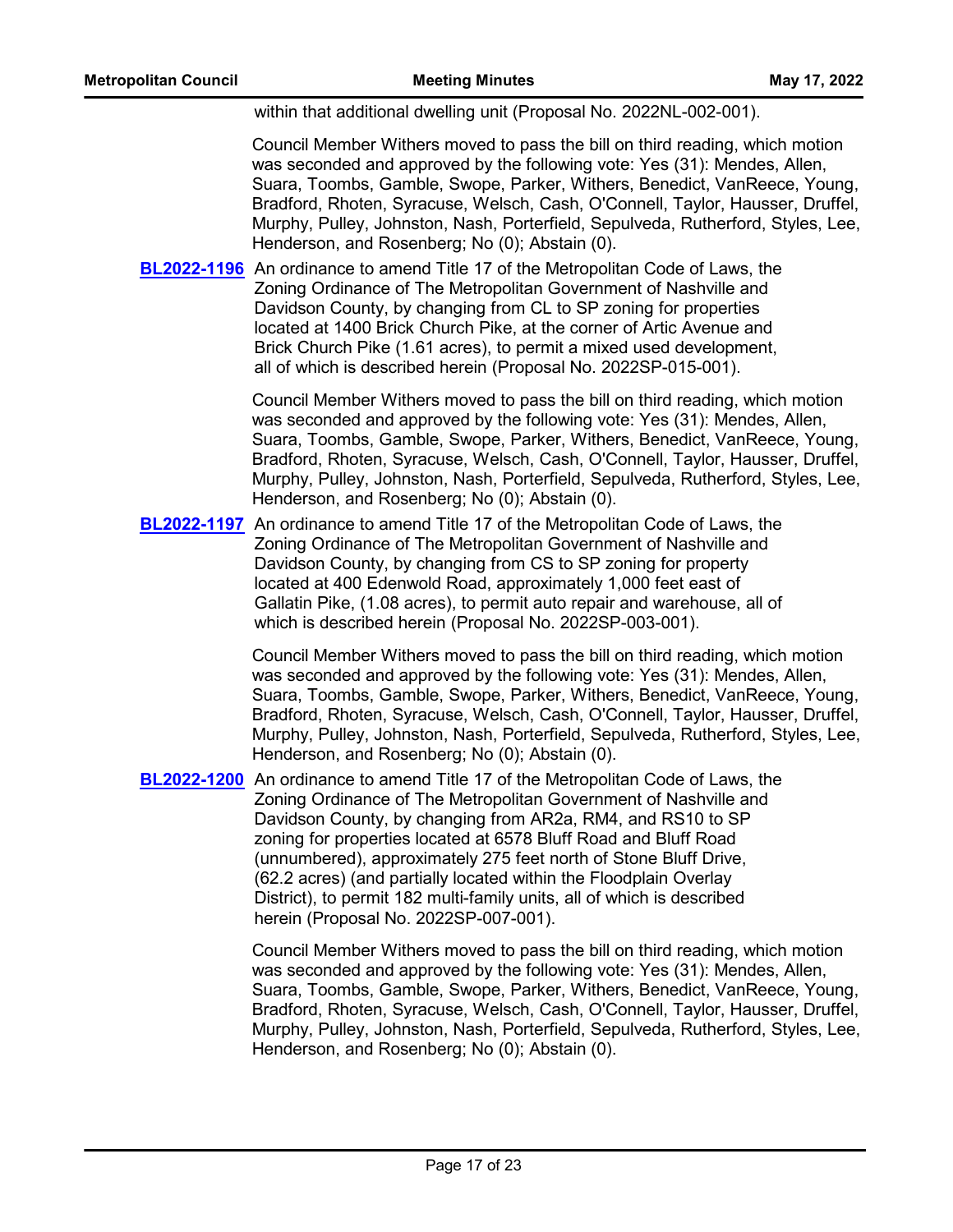| <b>BL2022-1201</b> An ordinance to authorize building material restrictions and requirements for<br>BL2022-1200, a proposed Specific Plan Zoning District located at located at<br>6578 Bluff Road and Bluff Road (unnumbered), approximately 275 feet north of<br>Stone Bluff Drive, (62.2 acres) (Proposal No. 2022SP-007-001). THE<br>PROPOSED ORDINANCE REQUIRES CERTAIN MATERIALS TO BE<br><b>RESTRICTED IN THE CONSTRUCTION OF BUILDINGS.</b>            |
|----------------------------------------------------------------------------------------------------------------------------------------------------------------------------------------------------------------------------------------------------------------------------------------------------------------------------------------------------------------------------------------------------------------------------------------------------------------|
| Council Member Withers moved to pass the bill on third reading, which motion<br>was seconded and approved by the following vote: Yes (31): Mendes, Allen,<br>Suara, Toombs, Gamble, Swope, Parker, Withers, Benedict, VanReece, Young,<br>Bradford, Rhoten, Syracuse, Welsch, Cash, O'Connell, Taylor, Hausser, Druffel,<br>Murphy, Pulley, Johnston, Nash, Porterfield, Sepulveda, Rutherford, Styles, Lee,<br>Henderson, and Rosenberg; No (0); Abstain (0). |
| <b>BL2022-1202</b> An ordinance to amend Title 17 of the Metropolitan Code of Laws, the<br>Zoning Ordinance of The Metropolitan Government of Nashville and<br>Davidson County, by changing from RS5 to R6-A zoning for property<br>located at 2401 Meharry Blvd, at the corner of 24th Ave N and<br>Meharry Blvd (0.26 acres), all of which is described herein (Proposal<br>No. 2022Z-015PR-001).                                                            |
| Council Member Withers moved to pass the bill on third reading, which motion<br>was seconded and approved by the following vote: Yes (31): Mendes, Allen,<br>Suara, Toombs, Gamble, Swope, Parker, Withers, Benedict, VanReece, Young,<br>Bradford, Rhoten, Syracuse, Welsch, Cash, O'Connell, Taylor, Hausser, Druffel,<br>Murphy, Pulley, Johnston, Nash, Porterfield, Sepulveda, Rutherford, Styles, Lee,<br>Henderson, and Rosenberg; No (0); Abstain (0). |
| <b>BL2022-1203</b> An ordinance to amend Title 17 of the Metropolitan Code of Laws, the<br>Zoning Ordinance of The Metropolitan Government of Nashville and<br>Davidson County, by changing from IWD to MUG-NS zoning for<br>property located at 230 Cumberland Bend, approximately 860 feet<br>east of Great Circle Road (4.96 acres), all of which is described herein<br>(Proposal No. 2022Z-010PR-001).                                                    |
| Council Member Withers moved to pass the bill on third reading, which motion<br>was seconded and approved by the following vote: Yes (31): Mendes, Allen,<br>Suara, Toombs, Gamble, Swope, Parker, Withers, Benedict, VanReece, Young,<br>Bradford, Rhoten, Syracuse, Welsch, Cash, O'Connell, Taylor, Hausser, Druffel,<br>Murphy, Pulley, Johnston, Nash, Porterfield, Sepulveda, Rutherford, Styles, Lee,<br>Henderson, and Rosenberg; No (0); Abstain (0). |
| <b>BL2022-1206</b> An ordinance to amend Title 17 of the Metropolitan Code of Laws, the<br>Zoning Ordinance of The Metropolitan Government of Nashville and<br>Davidson County, by changing from OG to ORI-A zoning for property<br>located at 405 B 31st Ave N, approximately 160 feet north of Charlotte<br>Avenue (0.12 acres), all of which is described herein (Proposal No.<br>2022Z-027PR-001).                                                         |
| Council Member Withers moved to pass the bill on third reading, which motion<br>was seconded and approved by the following vote: Yes (31): Mendes, Allen,<br>Suara, Toombs, Gamble, Swope, Parker, Withers, Benedict, VanReece, Young,<br>Bradford, Rhoten, Syracuse, Welsch, Cash, O'Connell, Taylor, Hausser, Druffel,                                                                                                                                       |

Henderson, and Rosenberg; No (0); Abstain (0).

Murphy, Pulley, Johnston, Nash, Porterfield, Sepulveda, Rutherford, Styles, Lee,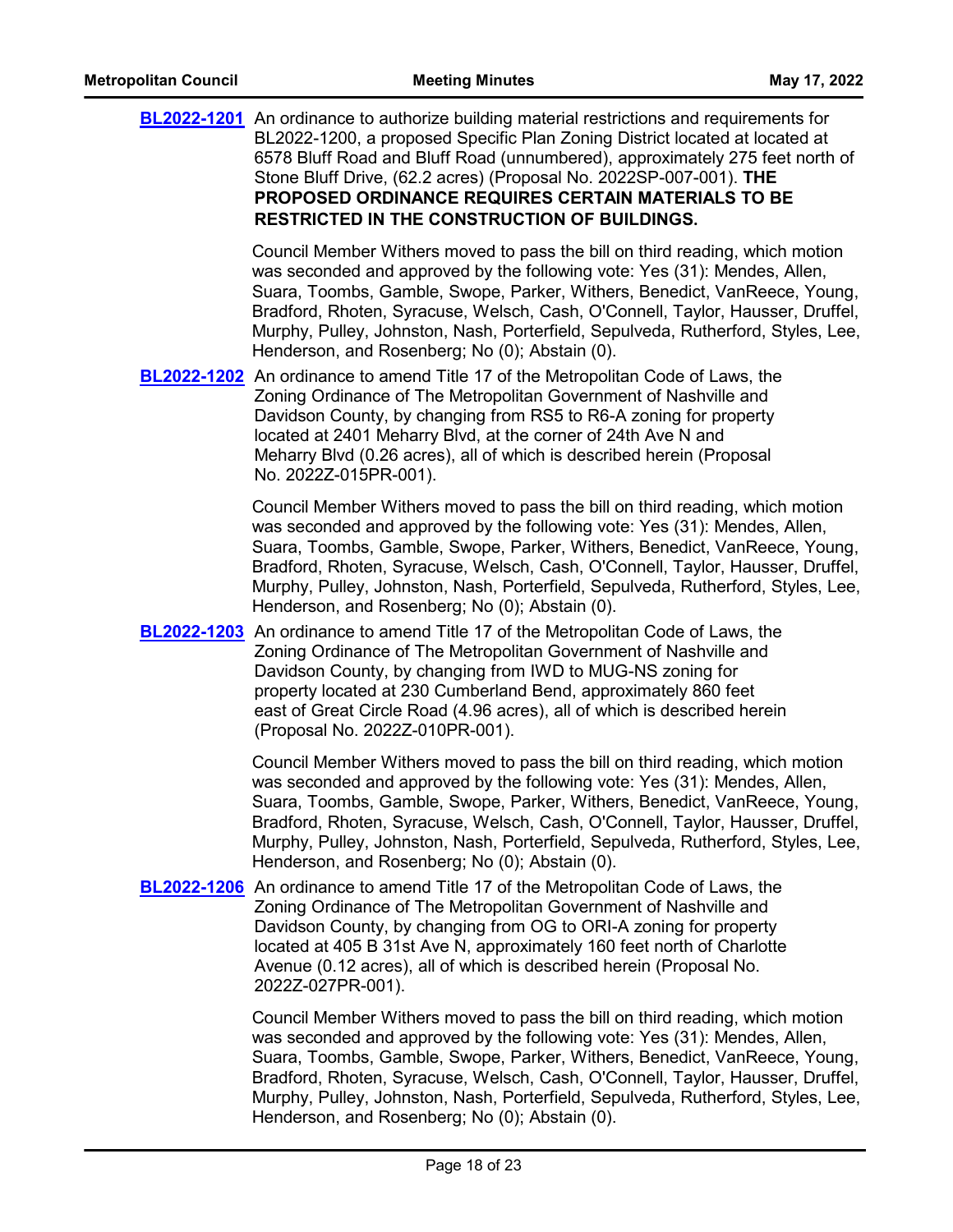| <b>Metropolitan Council</b> | <b>Meeting Minutes</b>                                                                                                                                                                                                                                                                                                                                                                                                                                               | May 17, 2022 |
|-----------------------------|----------------------------------------------------------------------------------------------------------------------------------------------------------------------------------------------------------------------------------------------------------------------------------------------------------------------------------------------------------------------------------------------------------------------------------------------------------------------|--------------|
|                             | <b>BL2022-1207</b> An ordinance to amend Title 17 of the Metropolitan Code of Laws, the<br>Zoning Ordinance of The Metropolitan Government of Nashville and<br>Davidson County, by changing from IWD to MUG zoning for property<br>located at 210 Cumberland Bend, approximately 1,160 feet east of<br>Great Circle Road (5.04 acres), all of which is described herein<br>(Proposal No. 2022Z-014PR-001).                                                           |              |
|                             | Council Member Toombs offered a substitute ordinance and moved that it be<br>adopted, which motion was seconded and approved by a voice vote of the<br>Council.                                                                                                                                                                                                                                                                                                      |              |
|                             | <b>BL2022-1207</b> An ordinance to amend Title 17 of the Metropolitan Code of Laws, the<br>Zoning Ordinance of The Metropolitan Government of Nashville and<br>Davidson County, by changing from IWD to MUG-NS zoning for<br>property located at 210 Cumberland Bend, approximately 1,160 feet<br>east of Great Circle Road (5.04 acres), all of which is described herein<br>(Proposal No. 2022Z-014PR-001).                                                        |              |
|                             | Council Member Toombs moved to pass the bill on third reading as substituted,<br>which motion was seconded and approved by the following vote: Yes (30):<br>Mendes, Allen, Suara, Toombs, Gamble, Swope, Parker, Withers, Benedict,<br>VanReece, Young, Bradford, Rhoten, Syracuse, Welsch, Cash, O'Connell,<br>Taylor, Hausser, Druffel, Pulley, Johnston, Nash, Porterfield, Sepulveda,<br>Rutherford, Styles, Lee, Henderson, and Rosenberg; No (0); Abstain (0). |              |
|                             | <b>BL2022-1208</b> An ordinance to amend Title 17 of the Metropolitan Code of Laws, the<br>Zoning Ordinance of The Metropolitan Government of Nashville and<br>Davidson County, by changing from RS10 to R10 zoning for property<br>located at 1308 Cardinal Avenue, approximately 310 feet east of<br>Kennedy Avenue (0.23 acres), all of which is described herein<br>(Proposal No. 2022Z-021PR-001).                                                              |              |
|                             | Council Member Withers moved to pass the bill on third reading, which motion<br>was seconded and approved by the following vote: Yes (31): Mendes, Allen,<br>Suara, Toombs, Gamble, Swope, Parker, Withers, Benedict, VanReece, Young,<br>Bradford, Rhoten, Syracuse, Welsch, Cash, O'Connell, Taylor, Hausser, Druffel,<br>Murphy, Pulley, Johnston, Nash, Porterfield, Sepulveda, Rutherford, Styles, Lee,<br>Henderson, and Rosenberg; No (0); Abstain (0).       |              |
|                             | <b>BL2022-1209</b> An ordinance to amend Title 17 of the Metropolitan Code of Laws, the<br>Zoning Ordinance of The Metropolitan Government of Nashville and<br>Davidson County, by changing from RS7.5 to R8 zoning for property<br>located at Monticello Drive (unnumbered), approximately 800 feet<br>north of W Trinity Lane (1.33 acres), all of which is described herein<br>(Proposal No. 2022Z-020PR-001).                                                    |              |
|                             | Council Member Toombs moved to defer the bill to the June 21, 2022 meeting,<br>which motion was seconded and approved by a voice vote of the Council.                                                                                                                                                                                                                                                                                                                |              |
|                             | <b>BL2022-1211</b> An ordinance to amend Title 17 of the Metropolitan Code of Laws, the<br>Zoning Ordinance of The Metropolitan Government of Nashville and<br>Davidson County, by changing from IWD to OR20-NS zoning for<br>property located at 2115 24th Ave N, approximately 325 feet north of<br>Clarksville Pike (0.60 acres), all of which is described herein (Proposal<br>No. 2022Z-028PR-001).                                                             |              |
|                             | Council Member Withers moved to pass the bill on third reading, which motion                                                                                                                                                                                                                                                                                                                                                                                         |              |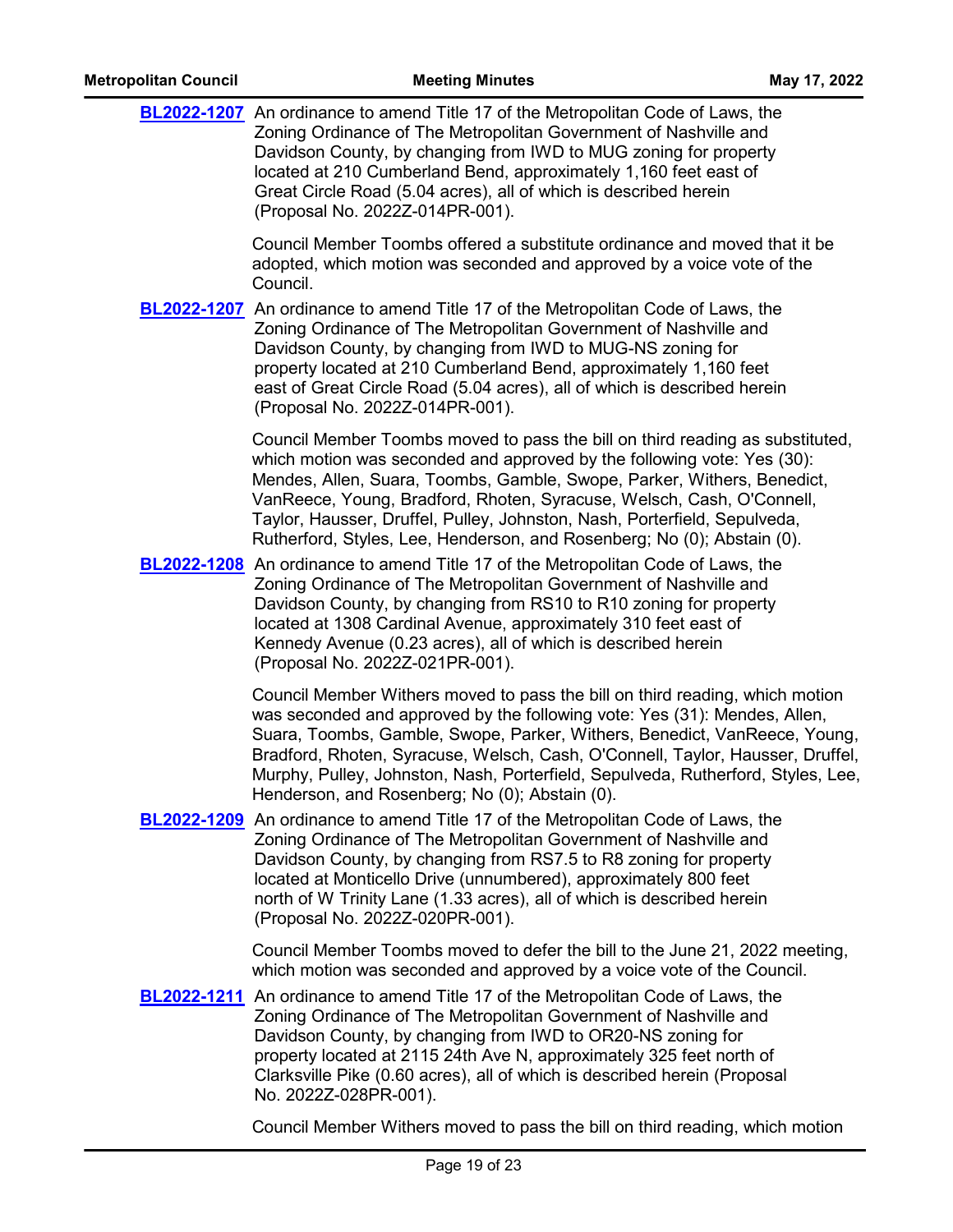was seconded and approved by the following vote: Yes (31): Mendes, Allen, Suara, Toombs, Gamble, Swope, Parker, Withers, Benedict, VanReece, Young, Bradford, Rhoten, Syracuse, Welsch, Cash, O'Connell, Taylor, Hausser, Druffel, Murphy, Pulley, Johnston, Nash, Porterfield, Sepulveda, Rutherford, Styles, Lee, Henderson, and Rosenberg; No (0); Abstain (0).

**[BL2022-1213](http://nashville.legistar.com/gateway.aspx?m=l&id=/matter.aspx?key=14393)** An ordinance amending Chapter 6.81 of the Metropolitan Code of Laws regarding Booting Services.

> Council Member Withers moved to pass the bill on third reading, which motion was seconded and approved by the following vote: Yes (31): Mendes, Allen, Suara, Toombs, Gamble, Swope, Parker, Withers, Benedict, VanReece, Young, Bradford, Rhoten, Syracuse, Welsch, Cash, O'Connell, Taylor, Hausser, Druffel, Murphy, Pulley, Johnston, Nash, Porterfield, Sepulveda, Rutherford, Styles, Lee, Henderson, and Rosenberg; No (0); Abstain (0).

**[BL2022-1214](http://nashville.legistar.com/gateway.aspx?m=l&id=/matter.aspx?key=14354)** An ordinance amending the Metropolitan Code of Laws to authorize the Metropolitan Department of Water and Sewerage Services to enter into participation and maintenance agreements with developers for infrastructure projects via resolution.

> Council Member Withers moved to pass the bill on third reading, which motion was seconded and approved by the following vote: Yes (31): Mendes, Allen, Suara, Toombs, Gamble, Swope, Parker, Withers, Benedict, VanReece, Young, Bradford, Rhoten, Syracuse, Welsch, Cash, O'Connell, Taylor, Hausser, Druffel, Murphy, Pulley, Johnston, Nash, Porterfield, Sepulveda, Rutherford, Styles, Lee, Henderson, and Rosenberg; No (0); Abstain (0).

**[BL2022-1215](http://nashville.legistar.com/gateway.aspx?m=l&id=/matter.aspx?key=14378)** An ordinance amending Title 16 of the Metropolitan Code of Laws by adding Section 16.04.177 and amending Sections 16.12.220, 16.16.400, 16.20.250, and 16.28.110 relating to fee schedules for building permits, gas/mechanical permits, plumbing permits and electrical permits as well as fees relating to inspections, re-inspections, examination of plans, refunds, as well as administrative fees and other fees charged by the Department of Codes Administration.

> Council Member Withers moved to pass the bill on third reading, which motion was seconded and approved by the following vote: Yes (31): Mendes, Allen, Suara, Toombs, Gamble, Swope, Parker, Withers, Benedict, VanReece, Young, Bradford, Rhoten, Syracuse, Welsch, Cash, O'Connell, Taylor, Hausser, Druffel, Murphy, Pulley, Johnston, Nash, Porterfield, Sepulveda, Rutherford, Styles, Lee, Henderson, and Rosenberg; No (0); Abstain (0).

**[BL2022-1217](http://nashville.legistar.com/gateway.aspx?m=l&id=/matter.aspx?key=14368)** An ordinance approving a contract between the Metropolitan Government of Nashville and Davidson County and Oracle, for hosting services of eBusiness Suite R12 and PeopleSoft Pension Calculation Systems.

> Council Member Withers moved to pass the bill on third reading, which motion was seconded and approved by the following vote: Yes (31): Mendes, Allen, Suara, Toombs, Gamble, Swope, Parker, Withers, Benedict, VanReece, Young, Bradford, Rhoten, Syracuse, Welsch, Cash, O'Connell, Taylor, Hausser, Druffel, Murphy, Pulley, Johnston, Nash, Porterfield, Sepulveda, Rutherford, Styles, Lee, Henderson, and Rosenberg; No (0); Abstain (0).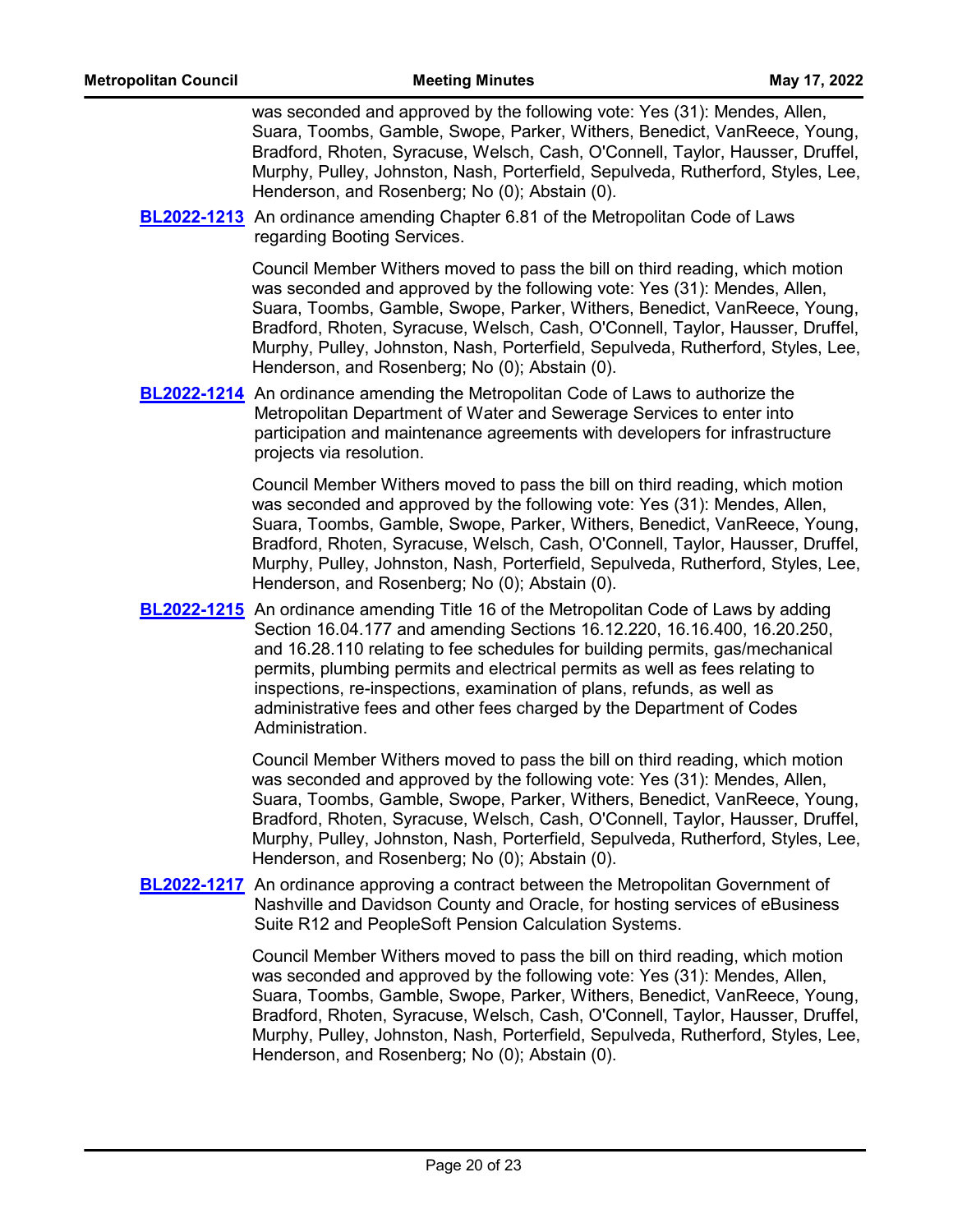| <b>BL2022-1218</b> An ordinance authorizing the Metropolitan Government of Nashville and<br>Davidson County, acting by and through the Metropolitan Department of Water<br>and Sewerage Services, to enter into an agreement with 804 14th Avenue<br>North, LLC, to provide improved public sanitary sewer service through the<br>construction of an improved stormwater system (Project No. SWGR<br>2021000149 and Proposal Number 2022M-014AG-001).          |
|----------------------------------------------------------------------------------------------------------------------------------------------------------------------------------------------------------------------------------------------------------------------------------------------------------------------------------------------------------------------------------------------------------------------------------------------------------------|
| Council Member Withers moved to pass the bill on third reading, which motion<br>was seconded and approved by the following vote: Yes (31): Mendes, Allen,<br>Suara, Toombs, Gamble, Swope, Parker, Withers, Benedict, VanReece, Young,<br>Bradford, Rhoten, Syracuse, Welsch, Cash, O'Connell, Taylor, Hausser, Druffel,<br>Murphy, Pulley, Johnston, Nash, Porterfield, Sepulveda, Rutherford, Styles, Lee,<br>Henderson, and Rosenberg; No (0); Abstain (0). |
| <b>BL2022-1219</b> An ordinance authorizing The Metropolitan Government of Nashville and<br>Davidson County to accept new sanitary sewer and water mains, sanitary sewer<br>manholes, fire hydrant assemblies and easements, for two properties located at<br>Chandler Road (unnumbered), also known as Chandler Reserve Phase 1<br>(MWS Project Nos. 21-SL-10 and 21-WL-05 and Proposal No.<br>2022M-042ES-001).                                              |
| Council Member Withers moved to pass the bill on third reading, which motion<br>was seconded and approved by the following vote: Yes (31): Mendes, Allen,<br>Suara, Toombs, Gamble, Swope, Parker, Withers, Benedict, VanReece, Young,<br>Bradford, Rhoten, Syracuse, Welsch, Cash, O'Connell, Taylor, Hausser, Druffel,<br>Murphy, Pulley, Johnston, Nash, Porterfield, Sepulveda, Rutherford, Styles, Lee,<br>Henderson, and Rosenberg; No (0); Abstain (0). |
| <b>BL2022-1220</b> An ordinance authorizing The Metropolitan Government of Nashville and<br>Davidson County to accept new water and sanitary sewer mains, fire hydrant<br>assemblies, sanitary sewer manholes and easements, for two properties<br>located at Chandler Road (unnumbered), also known as Chandler Reserve<br>Phase 2 (MWS Project Nos. 21-WL-06 and 21-SL-11 and Proposal No.<br>2022M-043ES-001).                                              |
| Council Member Withers moved to pass the bill on third reading, which motion<br>was seconded and approved by the following vote: Yes (31): Mendes, Allen,<br>Suara, Toombs, Gamble, Swope, Parker, Withers, Benedict, VanReece, Young,<br>Bradford, Rhoten, Syracuse, Welsch, Cash, O'Connell, Taylor, Hausser, Druffel,<br>Murphy, Pulley, Johnston, Nash, Porterfield, Sepulveda, Rutherford, Styles, Lee,<br>Henderson, and Rosenberg; No (0); Abstain (0). |
| <b>BL2022-1221</b> An ordinance authorizing The Metropolitan Government of Nashville and<br>Davidson County to accept new sanitary sewer and water mains, sanitary sewer<br>manholes, fire hydrant assemblies and easements, for two properties located at<br>Chandler Road (unnumbered), also known as Chandler Reserve Phase 3<br>(MWS Project Nos. 21-SL-12 and 21-WL-07 and Proposal No.<br>2022M-044ES-001).                                              |
| Council Member Withers moved to pass the bill on third reading, which motion<br>was seconded and approved by the following vote: Yes (31): Mendes, Allen,<br>Suara Toombs Gamble Swope Parker Withers Benedict VanReece Young                                                                                                                                                                                                                                  |

Suara, Toombs, Gamble, Swope, Parker, Withers, Benedict, VanReece, Young, Bradford, Rhoten, Syracuse, Welsch, Cash, O'Connell, Taylor, Hausser, Druffel, Murphy, Pulley, Johnston, Nash, Porterfield, Sepulveda, Rutherford, Styles, Lee, Henderson, and Rosenberg; No (0); Abstain (0).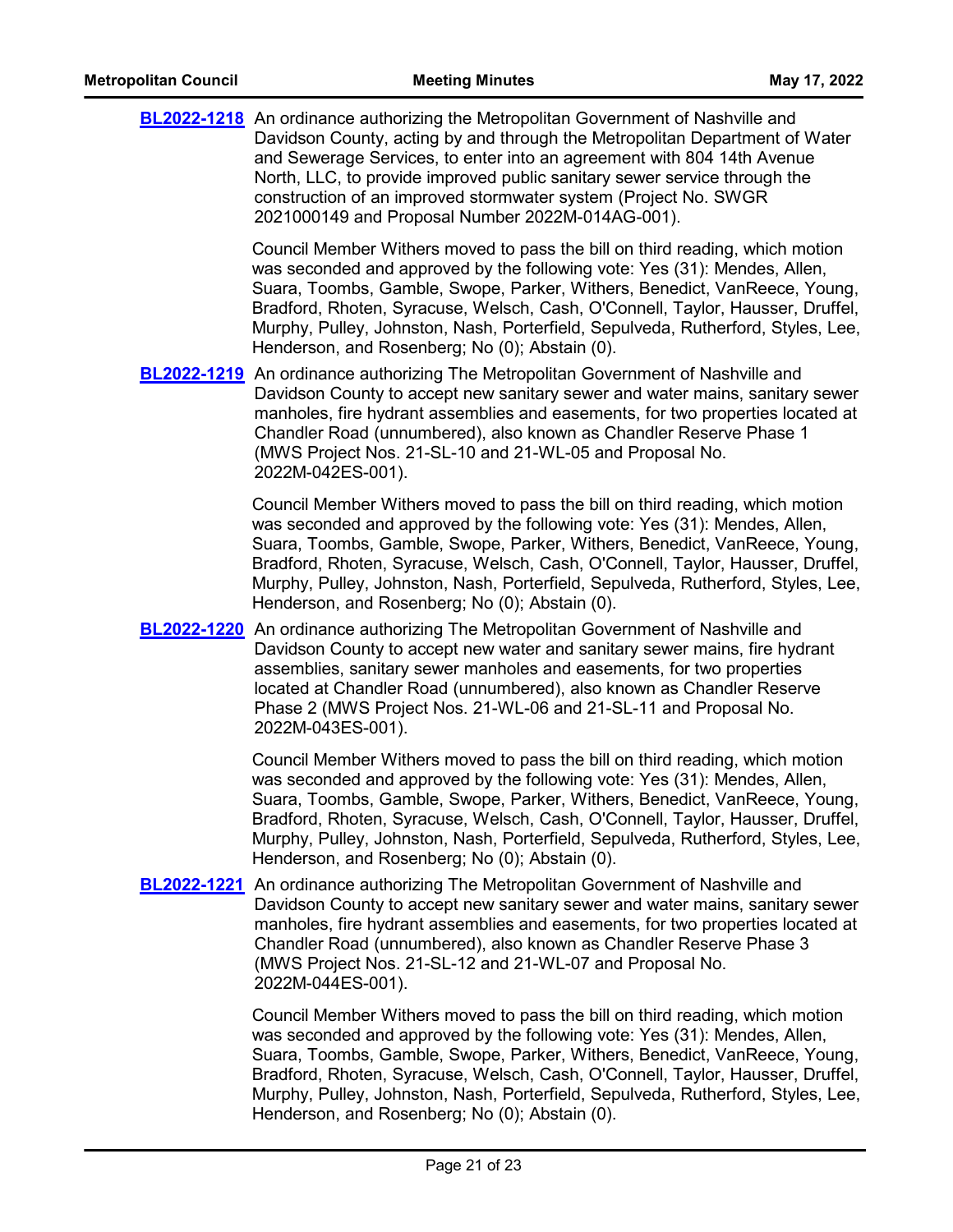| <b>BL2022-1222</b> An ordinance authorizing The Metropolitan Government of Nashville and<br>Davidson County to abandon existing sanitary sewer main and easements and<br>to accept new water and sanitary sewer mains, fire hydrant assemblies, sanitary<br>sewer manholes and easements, for two properties located at Chandler Road<br>(unnumbered), also known as Chandler Reserve Phase 4 (MWS Project Nos.<br>21-WL-124 and 21-SL-292 and Proposal No. 2022M-045ES-001). |
|-------------------------------------------------------------------------------------------------------------------------------------------------------------------------------------------------------------------------------------------------------------------------------------------------------------------------------------------------------------------------------------------------------------------------------------------------------------------------------|
| Council Member Withers moved to pass the bill on third reading, which motion<br>was seconded and approved by the following vote: Yes (31): Mendes, Allen,<br>Suara, Toombs, Gamble, Swope, Parker, Withers, Benedict, VanReece, Young,<br>Bradford, Rhoten, Syracuse, Welsch, Cash, O'Connell, Taylor, Hausser, Druffel,<br>Murphy, Pulley, Johnston, Nash, Porterfield, Sepulveda, Rutherford, Styles, Lee,<br>Henderson, and Rosenberg; No (0); Abstain (0).                |
| <b>BL2022-1223</b> An ordinance authorizing The Metropolitan Government of Nashville and<br>Davidson County to accept new water and sanitary sewer mains, fire hydrant<br>assemblies, sanitary sewer manholes and easements, for two properties<br>located at Chandler Road (unnumbered), also known as Chandler Reserve<br>Phase 5 (MWS Project Nos. 21-WL-08 and 21-SL-13 and Proposal No.<br>2022M-046ES-001).                                                             |
| Council Member Withers moved to pass the bill on third reading, which motion<br>was seconded and approved by the following vote: Yes (31): Mendes, Allen,<br>Suara, Toombs, Gamble, Swope, Parker, Withers, Benedict, VanReece, Young,<br>Bradford, Rhoten, Syracuse, Welsch, Cash, O'Connell, Taylor, Hausser, Druffel,<br>Murphy, Pulley, Johnston, Nash, Porterfield, Sepulveda, Rutherford, Styles, Lee,<br>Henderson, and Rosenberg; No (0); Abstain (0).                |
| <b>BL2022-1224</b> An ordinance authorizing The Metropolitan Government of Nashville and<br>Davidson County to accept new water and sanitary sewer mains, fire hydrant<br>assemblies, sanitary sewer manholes and easements, for two properties<br>located at Chandler Road (unnumbered), also known as Chandler Reserve<br>Phase 6 (MWS Project Nos. 21-WL-09 and 21-SL-14 and Proposal No.<br>2022M-049ES-001).                                                             |
| Council Member Withers moved to pass the bill on third reading, which motion<br>was seconded and approved by the following vote: Yes (31): Mendes, Allen,<br>Suara, Toombs, Gamble, Swope, Parker, Withers, Benedict, VanReece, Young,<br>Bradford, Rhoten, Syracuse, Welsch, Cash, O'Connell, Taylor, Hausser, Druffel,<br>Murphy, Pulley, Johnston, Nash, Porterfield, Sepulveda, Rutherford, Styles, Lee,<br>Henderson, and Rosenberg; No (0); Abstain (0).                |
| <b>BL2022-1225</b> An ordinance authorizing The Metropolitan Government of Nashville and<br>Davidson County to accept the relocation and replacement of a fire hydrant<br>assembly and permanent easement, for two properties located at 4323 Old<br>Goins Road and 4337 Goins Road (MWS Project No. 22-WL-003 and Proposal<br>No. 2022M-037ES-001).                                                                                                                          |
| Council Member Withers moved to pass the bill on third reading, which motion<br>was seconded and approved by the following vote: Yes (31): Mendes, Allen,<br>Suara, Toombs, Gamble, Swope, Parker, Withers, Benedict, VanReece, Young,<br>Bradford, Rhoten, Syracuse, Welsch, Cash, O'Connell, Taylor, Hausser, Druffel,<br>Murphy, Pulley, Johnston, Nash, Porterfield, Sepulveda, Rutherford, Styles, Lee,<br>Henderson, and Rosenberg; No (0); Abstain (0).                |